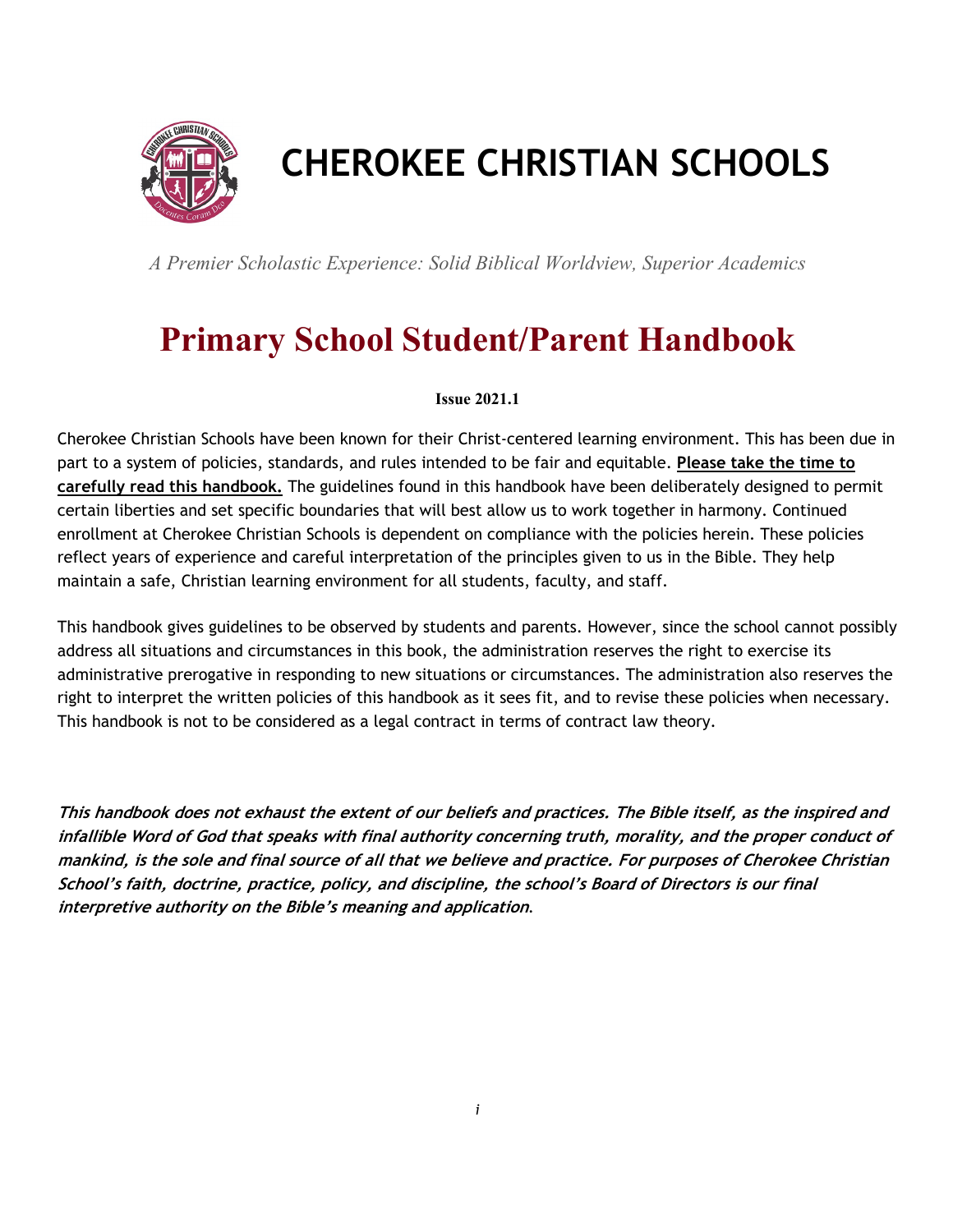# **TABLE OF CONTENTS**

| General Information for Parents 1            |   |
|----------------------------------------------|---|
|                                              |   |
|                                              |   |
| Admissions Policy and Procedure 1            |   |
|                                              |   |
|                                              |   |
|                                              |   |
|                                              |   |
|                                              |   |
|                                              |   |
|                                              |   |
|                                              |   |
|                                              |   |
|                                              |   |
|                                              |   |
|                                              |   |
|                                              |   |
|                                              |   |
|                                              |   |
|                                              |   |
|                                              |   |
|                                              |   |
|                                              |   |
|                                              |   |
| <b>Closed Campus</b><br>                     | 9 |
|                                              |   |
| Contact with Students Outside of School10    |   |
|                                              |   |
|                                              |   |
| Immunization and Medical Exam Certificates11 |   |
|                                              |   |
| School Closing, Severe Weather  12           |   |
|                                              |   |

| Student Conduct And Discipline  12 |  |
|------------------------------------|--|
|                                    |  |
|                                    |  |
|                                    |  |
|                                    |  |
|                                    |  |
|                                    |  |
|                                    |  |
|                                    |  |
|                                    |  |
|                                    |  |
|                                    |  |
|                                    |  |
|                                    |  |
|                                    |  |
|                                    |  |
|                                    |  |
|                                    |  |
|                                    |  |
|                                    |  |
| Book and Literature Selection 22   |  |
|                                    |  |
|                                    |  |
|                                    |  |
|                                    |  |
|                                    |  |
|                                    |  |
|                                    |  |
|                                    |  |
|                                    |  |
|                                    |  |
|                                    |  |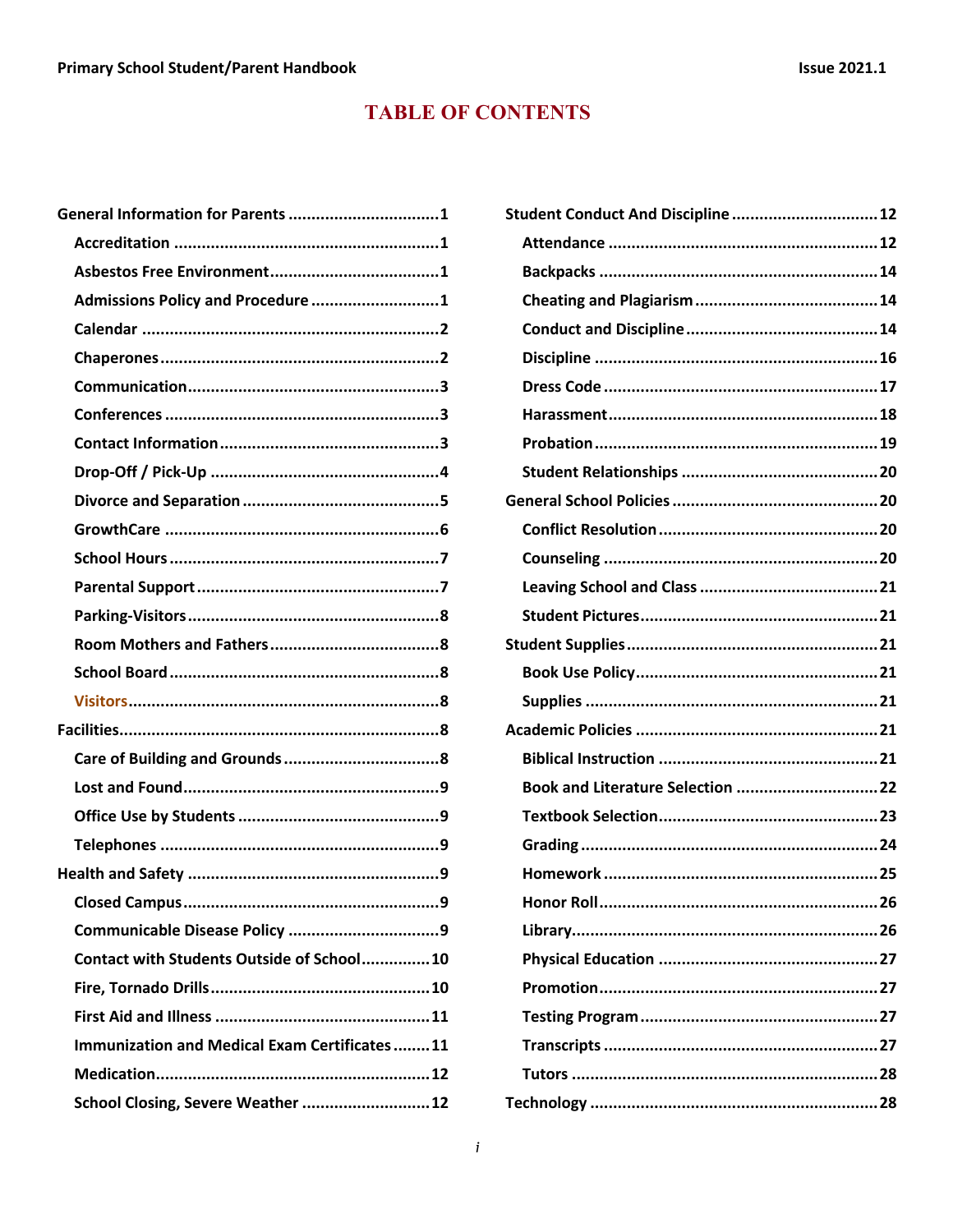#### **Primary School Student/Parent Handbook Issue 2021.1**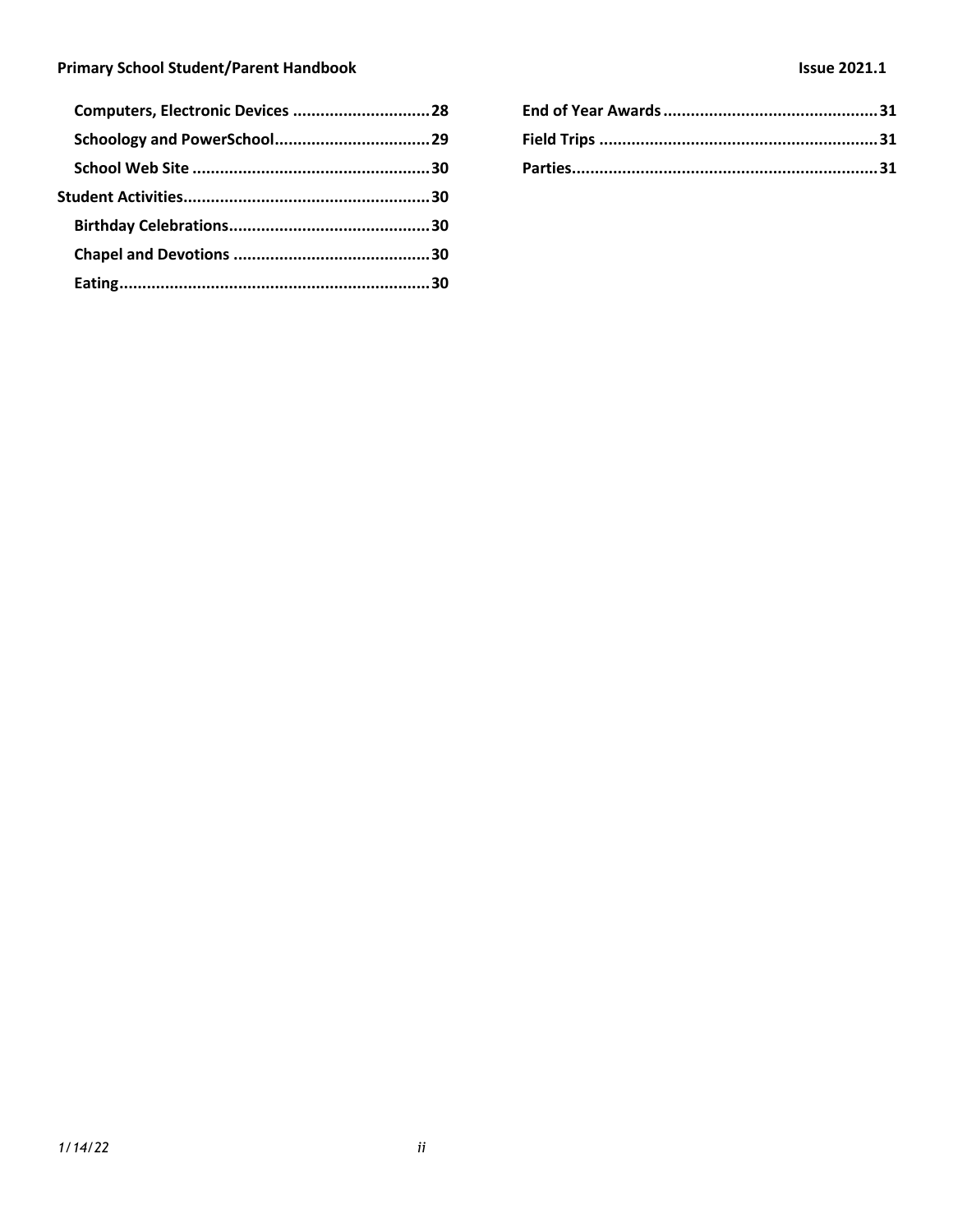# **GENERAL INFORMATION FOR PARENTS**

### **Accreditation**

Cherokee Christian Schools is fully accredited by the Southern Association of Colleges and Schools (SACS). Founded in 1895, SACS accredits over 13,000 schools and school systems throughout the United States and overseas. SACS is an accreditation division of AdvancED. AdvancED is also the parent organization of the North Central Association Commission on Accreditation and School Improvement (NCA CASI) and the National Study of School Evaluation (NSSE). SACS-accredited schools are recognized and approved by the Georgia Department of Education for purposes of transferring credits to public schools on the same basis as students from one public school to another. According to Rule 160-5-1-.15 of the Department of Education in relation to transfer of credits, no additional testing or any type of requirements over and above those for students from public schools will be made for students from SACS-accredited schools. Also, the Georgia Board of Regents recognizes graduates of SACS-accredited schools for college entrance to any institution of the University System of Georgia on the same basis as graduates from public schools. The HOPE Scholarship Program of the Georgia Student Finance Authority recognizes graduates of all schools accredited under SACS to be eligible for HOPE Scholarships on the same basis as graduates of Georgia public schools. You may visit the SACS web site at http://www.sacscasi.org

### **Asbestos Free Environment**

The original school building and its extensions were constructed without the use of asbestos-containing materials. The school maintains a contractor's affidavit in the school office verifying that no asbestos containing material was included in the school construction materials. In accord with the law, we are hereby notifying all employees and school families of this fact, as we are required to do annually.

# **Admissions Policy and Procedure**

It is understood that being a student at Cherokee Christian Schools is a privilege and not a right. This privilege may be forfeited by any student whose conduct, attitudes, or lack of progress, in the opinion of the administration, make it inadvisable for that student to remain in the school.

Since all people are created in the image of God, Cherokee Christian Schools admit students of any race, color, or ethnic origin to all the rights, privileges, programs, and activities made available to students at the school. It does not discriminate on the basis of color, race, national ethnic origin in administration or its educational and admission policies. However, students must meet academic, moral, and personal standards as deemed appropriate by the school.

Reenrollment each year occurs during the month of January. The process is paperless via an online reenrollment form. Once the reenrollment period is over (end of January) open enrollment begins and priority can no longer be given to returning families.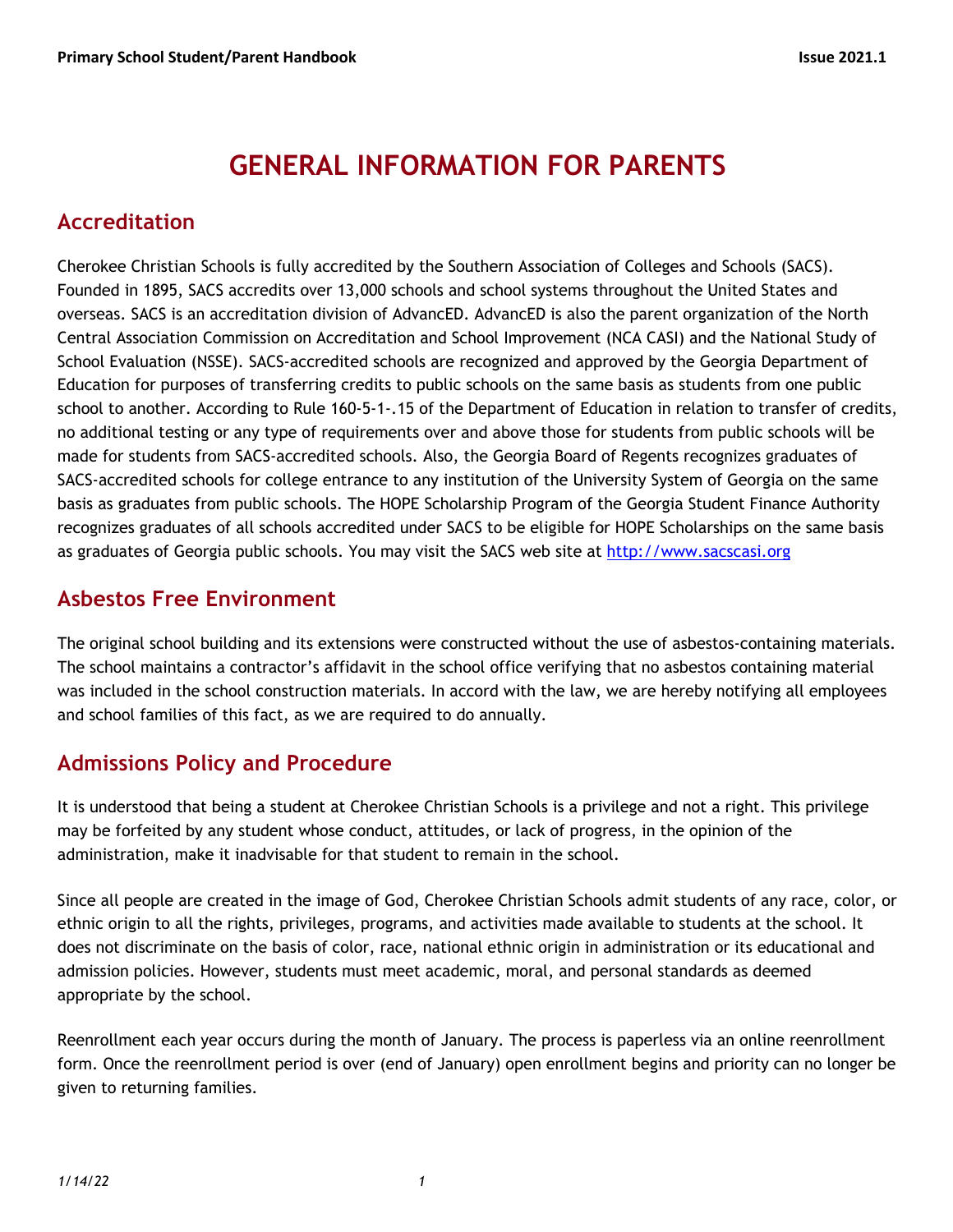# **Calendar**

The school maintains two calendars for your use – the Academic Calendar and the Google Event Calendar. These calendars are maintained and posted on our web site. Please note significant dates for future reference. Revisions to these calendars will be posted to the web site.

### **Chaperones**

Class field trips would not be possible if not for the commitment of our parent chaperones. It is important that each chaperone clearly understand their roles and responsibilities. Parents shall not bring non-CCS siblings and/or guests while serving as a chaperone.

The following guidelines are to be followed:

As a chaperone you shall …

- Emulate a spirit of glorifying God in your speech, attitude, and attire, realizing that you are a spiritual leader and example to our students.
- Agree to forsake behavior that does not emulate our Lord's or cause a brother/sister to stumble.
- Be safety conscious at all times; and to ensure appropriate levels of supervision and safety.
- Submit to the authority of the trip leader.
- Receive a safety and responsibility briefing from the trip leader prior to departure.

Parents may be asked to volunteer as drivers for off-site student activities. Drivers must be at least 21 years of age and have a Driver's Authorization form on file with the school. A copy of the parent's driver's license and proof of insurance will also be required. If requested, parent drivers must submit to a Motor Vehicle Record check and consider safety as paramount. While driving, parents are acting as agents of the school and therefore must comply with all school policy.

We require all volunteer drivers to observe the following guidelines:

- Be on time!
- Make other arrangements for siblings. This will allow you to give your full attention to your assigned students.
- Complete a driver authorization form prior to the trip.
- Ask for specific written directions or utilize a GPS; do not assume you know where you are going. Use the driver buddy system.
- Be certain that all students in the car are buckled up individually in seat belts. Additionally, we follow the recommendations of The National Highway Traffic Safety Administration (NHTSA), the Governor's Office of Highway Safety (GOHS), and Safe Kids of Georgia to keep child passengers in booster seats until age eight or when their height reaches 4-feet-9 inches tall.
- Observe posted speed limits at all times.
- Drive directly to and from the field trip. No detours should be taken to run errands or purchase treats.
- While on the field trip, take responsibility for the students assigned to you.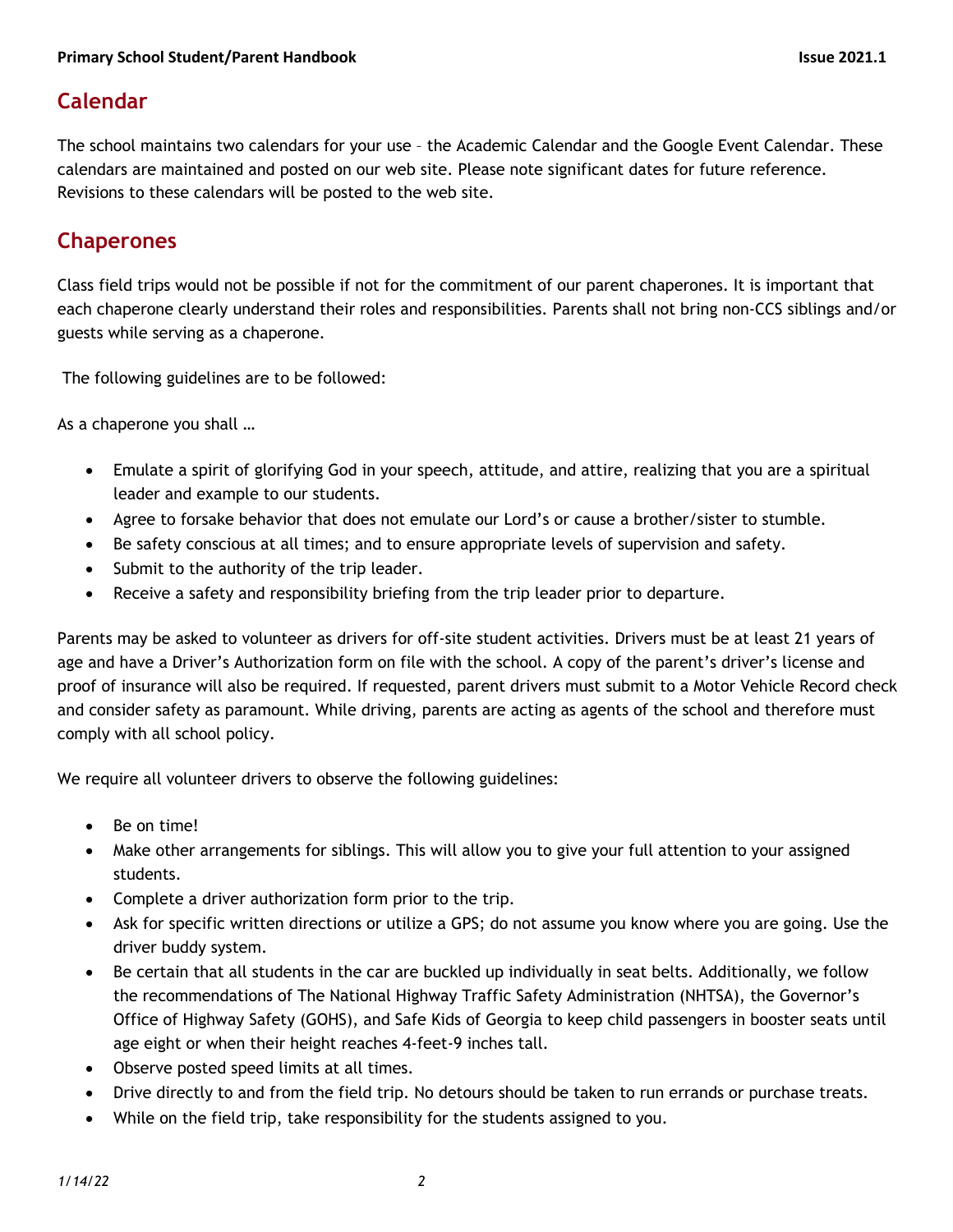On rare occasions, driving back to CCS may become impossible, due to illness or an auto breakdown. Use the driver buddy system to be sure all drivers leave the field trip location and return to the school safely. If necessary, enlist someone else with available seat belts to return and to transport the students to the school.

## **Communication**

It is our practice and pleasure to keep parents informed. We do that not only by word of mouth, but also in writing. If you have a new email address or have changed your email address, please send that information to the school by emailing admin.support@cherokeechristian.org.

Paper-based communication is also used throughout the school. Teachers may prepare flyers, signup sheets, and other pieces that are sent home with the students.

Please *write* or *email* any messages to the teacher or the administration. Do not trust your student to carry a verbal message; he/she either forgets it, or gets it confused. Writing notes is the most effective way to be sure your message is received properly and is remembered.

### **Conferences**

Should parents desire a conference with an individual teacher, parents should contact that teacher directly. Parent-Teacher conferences are considered to be an important and vital part of our school. Parents and teachers are viewed as being partners in the education process. Each should feel free to seek an appointment with the other at any time during the year if there are any questions or problems.

# **Contact Information**

Throughout the year, parents and students will have various reasons to contact the school about questions, concerns, suggestions, etc.

In order for us to help you most efficiently, here are some of the different roles at our school and the reasons you might contact them.

- *Your student's classroom teacher* The teacher is the **first** and **primary** point of contact for any questions about class-specific issues. Since the teacher is the person most directly involved with these areas, the teacher is the person who can answer questions and solve problems in these areas. Various members of the administration simply are not in the best position to deal with class-specific issues; the classroom teacher can address concerns most directly. Some examples of things to address with the teacher might be the following:
	- o How to get extra help on a difficult concept
	- o Questions about a grade on a paper or test
	- o Questions about homework assignments
	- o Concerns about particular material taught in class
	- o Suggestions for improving the student's grade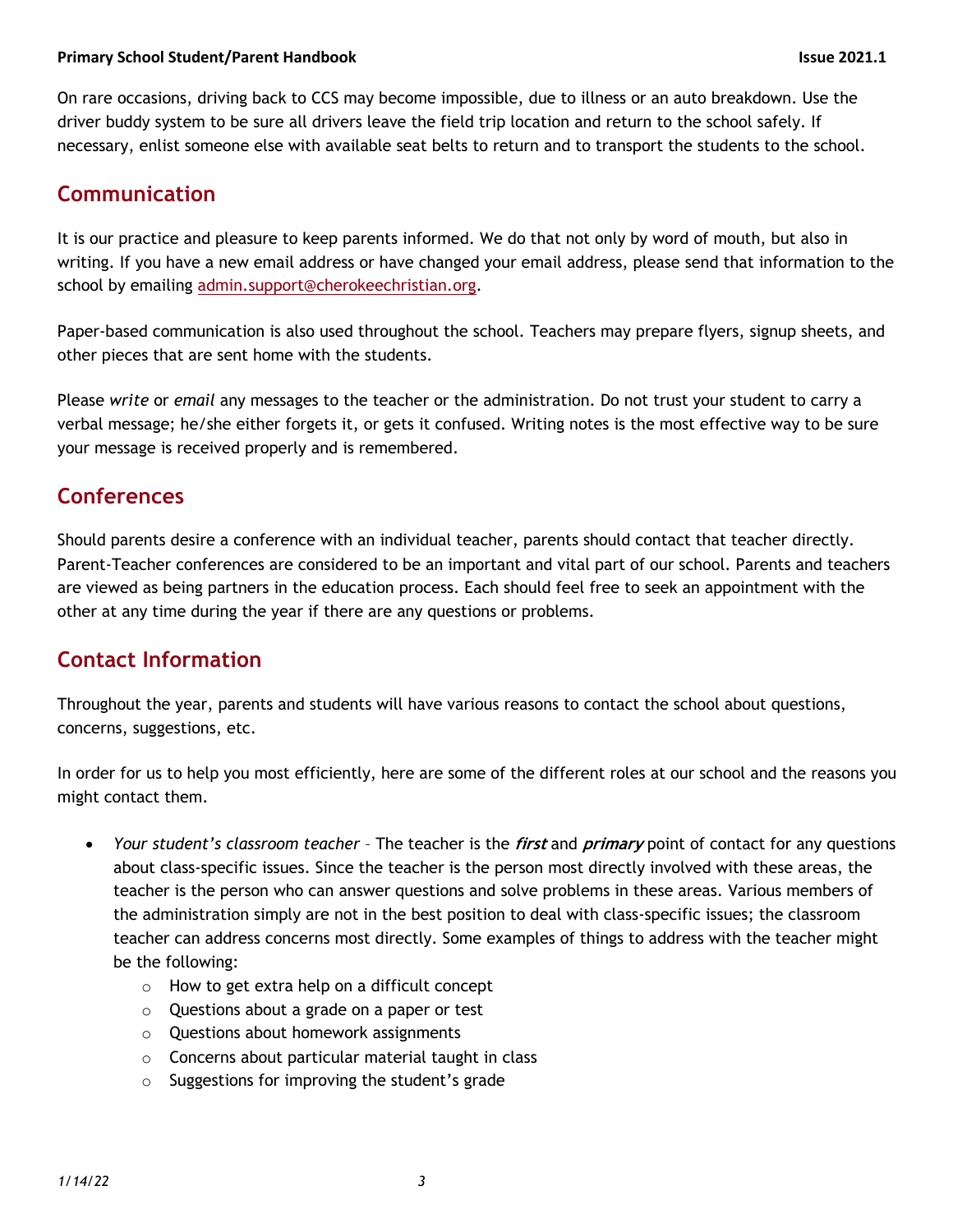- *The School Principal* The Principal oversees administrative policies and procedures related to academic life and ensures that operational goals are accomplished in the delivery of our education programs and a quality learning experience. The Principal oversees all instances of student life and student discipline; tracks student behavior, plans and schedules events, and meets with students individually concerning multiple issues.
- *Admin Support* (located in the main office in the lower building) The Admin Support staff maintains student records and cumulative folders and also oversees attendance records.
- *The Business Office* They can help you with any questions involving financial issues tuition payments, fees, etc.
- *The Athletic Director*  The Athletic Director deals with questions about any area of the extra-curricular athletics program (*not* the physical education class – those questions should be addressed to the PE teacher). He can help you with questions about sports offered, coaching, student eligibility, etc.
- *The Director of Facility Operations* He oversees all operations of all school facilities. He handles all issues regarding the physical school plant and other operational matters.
- *The Superintendent* The Superintendent has been given the overall responsibility of the entire school and reports directly to the School Board. While he delegates responsibilities to the Principals and/or Department Heads, the Superintendent is still accountable to the Board for all school actions. However, he specifically works on the areas of school development, promotion, and funding. He works with the Board in developing annual school budgets and in long-range fiscal planning. He also is primarily responsible for seeking outside funding sources for the school, and for long-range planning of school growth and expansion. The Superintendent also makes all decisions regarding student admissions and faculty/staff hiring. Any issues that cannot be satisfactorily resolved by others may be addressed to the Superintendent, but *only* after those issues have been discussed with the appropriate individuals first.

# **Drop-Off / Pick-Up**

Drop-off and Pick-up is a complex process as we move all of our students in and out of their vehicles in the safest and most efficient manner possible. Detailed instructions are distributed prior to the school year and then reviewed during parent orientation. Parents are encouraged to carpool with other families. Drop-offs and Pickups are divided into two groups as follows:

| Grades                | Drop-Off           | <b>Pick-Up</b>         |
|-----------------------|--------------------|------------------------|
| $K - 6$ <sup>th</sup> | 8:00 am to 8:25 am | $3:05$ pm to $3:30$ pm |

Primary school students who are not picked-up by 3:30 are placed in GrowthCare. See the school website at http://www.cherokeechristian.org/admission/growthcare/ for specific information about GrowthCare, including fees. CCS cannot be responsible to supervise Primary students after carpool who are not in GrowthCare or in a formal after school activity.

It is extremely important that parents do not circumvent the carpool process by using other entrances. All parents must follow the drop-off and pick-up procedures as established by the school.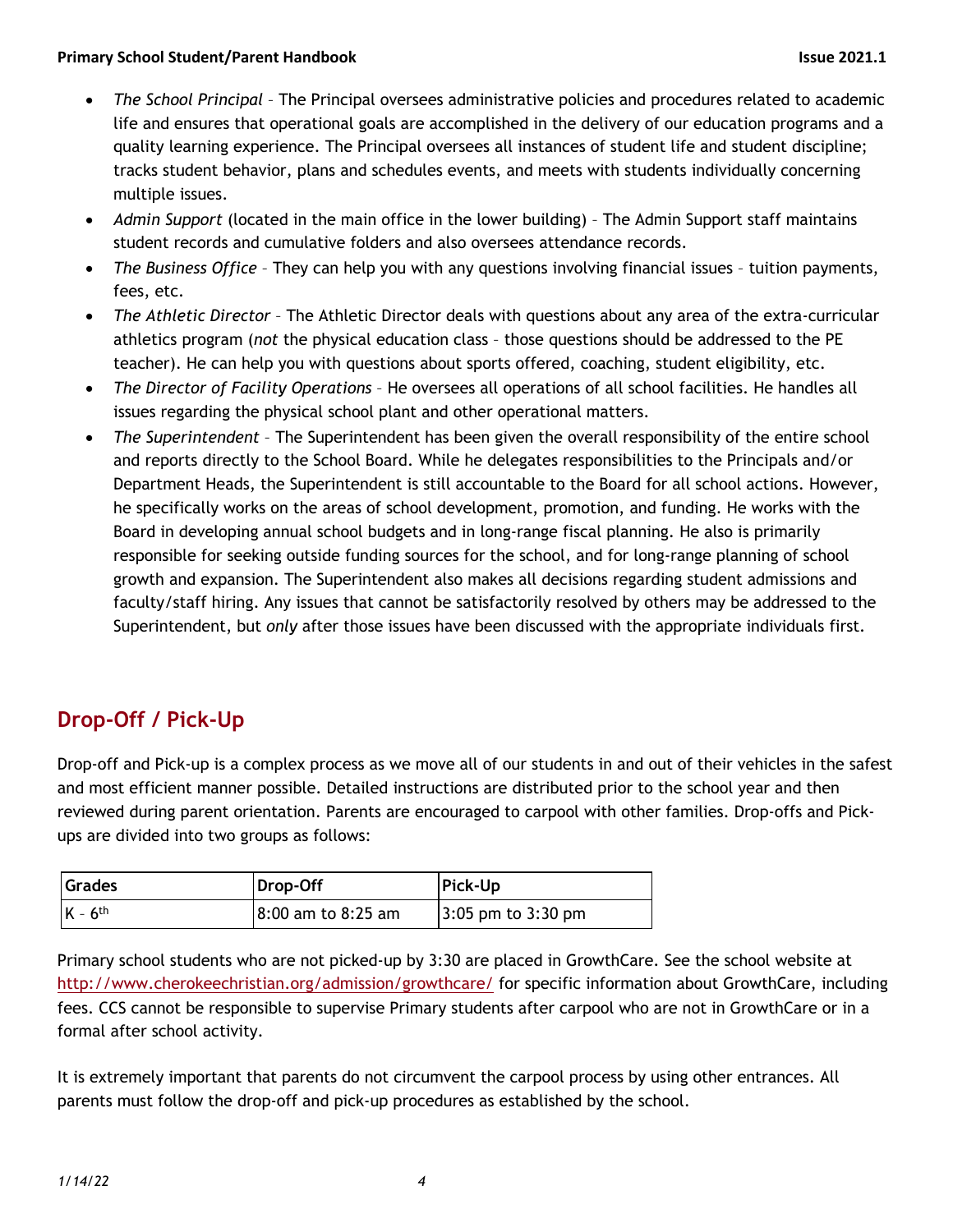### **Divorce and Separation**

Divorced and separated families are realities of contemporary life that affect the school's responsibilities to its students. The following policies have been adopted to assist the school in situations where a non-custodial parent wishes to become involved in school-related activities of a student or wishes to have contact with or take custody of the student while at school.

- Ordinarily, the school will not resist or interfere with a non-custodial parent's involvement in school related affairs, or access to the student's records, unless the school is presented with a court order or comparable legal document, which restricts such involvement or access. The school will not otherwise "choose sides" between parents.
- In such cases, the non-custodial parent may not take custody of a student or remove the student from school premises, unless the parent presents either a written court order, or a written authorization signed by the custodial parent, which permits such custody.
- If the actions of parent(s), custodial or non-custodial, become disruptive to the operations of the school, the school has the right to restrict access by such parent(s), and to take other reasonably necessary action.
- Concerning student activities that require parental consent, the school will accept consent only from the custodial parent, unless authority to grant consent is given to the non-custodial parent by a court order or comparable legal document.
- Copies of schoolwork, certificates, awards, progress reports, and report cards will be provided to the primary custodial parent only. Parents who have been awarded joint custody of their student must identify a primary custodial parent as the single point of contact for the school. The school cannot bear the duplication and distribution burden for divorced or separated families. It is expected that the custodial and non-custodial parents make their own arrangements for the distribution of school materials.

# **Financial Information**

Specific information about tuition, fees, and payment arrangements, can be found at http://www.cherokeechristian.org/admission/tuition/.

#### **Financial Assistance**

Students who receive financial assistance or any type of scholarship must consistently uphold the highest standards of character, conduct, and academic commitment. Students who no longer meet the standards below may lose their financial assistance after any quarterly review:

- The school must continue to receive parental support and cooperation.
- The student must show consistent and willing observance of school rules.
- The student must be engaged in the classroom and respect the teacher's direction.
- The student must agree that his/her education (and all that is required to succeed in that education) takes precedence over extracurricular activities or work outside of school.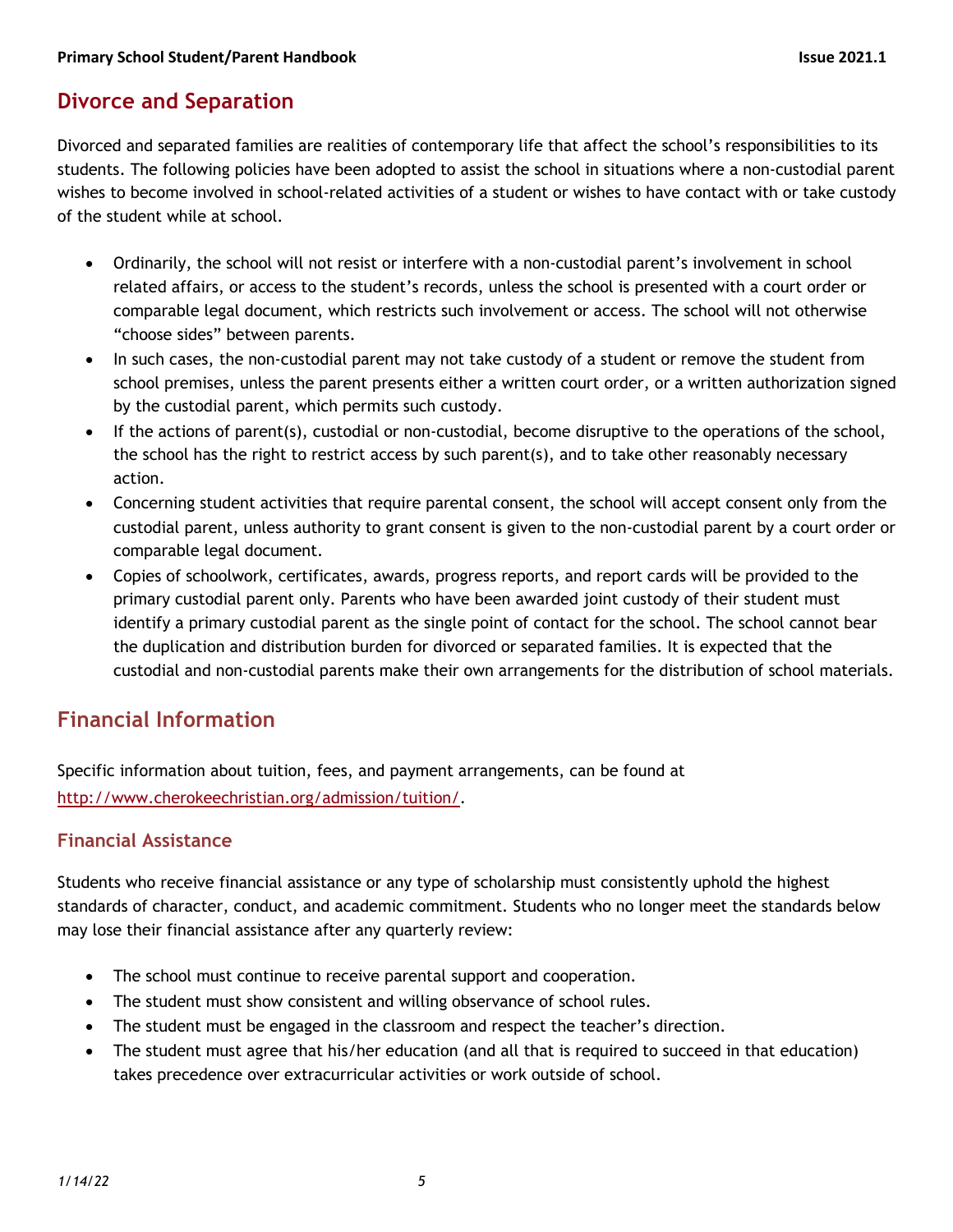#### **Tuition Accounts**

- **Payment in full:** A 2% cash discount will be given for tuition accounts that are paid in full on or before June 1. Credit Card payments will be accepted but will not receive the 2% discount.
- **Semester, Quarterly or Monthly Payments:** For those choosing to pay by semester, quarterly, or monthly, the total tuition will be divided by the appropriate number of months. Semester payments are due June 1  $\alpha$ November 1. An EFT (Electronic Funds Transfer) payment policy is mandated. Each payment will follow in accordance with the outside tuition management agency used by Cherokee Christian Schools (FACTS Management).

If at any time a tuition account becomes delinquent by 45 days, parents will be notified that their student(s) will not be allowed to return to school until all financial responsibilities have been met or satisfactory arrangements have been made with the business office.

#### **Early Withdrawal**

If a student is withdrawn after June 1, but before the start of the school year, an amount equal to one tenth of the annual tuition will be due. If a student is withdrawn before the school year is completed, tuition will be due through the end of the current semester. Tuition payments are not prorated for illness or suspension. **Students are considered officially withdrawn from classes only when a CCS withdrawal form is completed and received by the school office.**

# **GrowthCare**

Cherokee Christian Schools offer a before/after school program called "GrowthCare" to assist those parents who need to drop off their children early (7:00 a.m.) or pick up their children late (up to 6:00 p.m.). GrowthCare personnel provide a well supervised, protected, and nurturing environment. The morning session begins in the gymnasium, where students may socialize, read, or engage in mild physical activity such as basketball. We breakout to the playground from about 8:00 a.m. until 8:25 a.m. when we line up to go into the classrooms. The afternoon session will meet in a designated area for periods of structured homework and unstructured recreation. A snack is also provided in the afternoon.

For specific information about GrowthCare, including hours and fees, see http://www.cherokeechristian.org/admission/growthcare/.

The following policies apply:

• Primary grade students (K-6th grade) who arrive between 7:00 a.m. and 8:00 a.m. are automatically entered into the morning GrowthCare program. A parent or guardian must escort their student into the building and check them into the program. Students are not allowed to walk into the building unescorted nor are they allowed to enter the building with an older sibling. A parent or guardian must accompany their child into the building.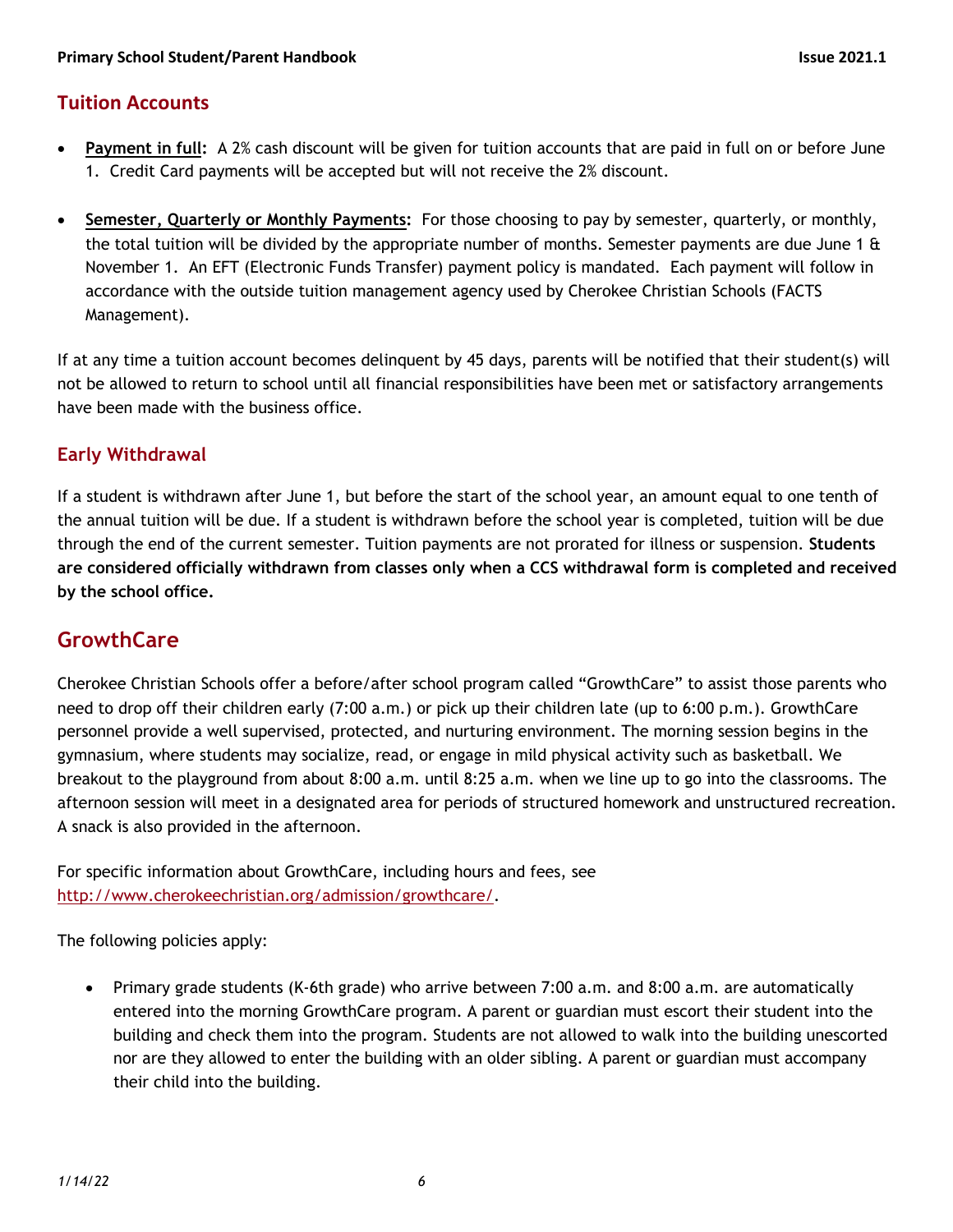- Primary school students not picked up by 3:30 p.m. will be sent to GrowthCare and charged as above. Note: Siblings of secondary school students will be sent to GrowthCare at 3:30 p.m.
- Younger siblings of secondary school students cannot "hang out" with their older brother/sister.
- GrowthCare students may be scheduled into the tech lab for computer usage. However, students may not bring their own applications (games) into the lab nor access online sites or games that are deemed inappropriate by GrowthCare personnel.

## **School Hours**

| 7:00 am           | Morning GrowthCare begins                                                                                        |
|-------------------|------------------------------------------------------------------------------------------------------------------|
| $8:00 \text{ am}$ | Primary school carpool begins. Students begin<br>arriving for classes.*                                          |
| $8:25$ am         | Kindergarten and Primary students are escorted<br>from the playground areas and Gymnasium to their<br>classrooms |
| $8:30$ am         | Kindergarten and Primary classes begin                                                                           |
| $3:00$ pm         | Dismissal of Primary School students                                                                             |
| $3:30$ pm         | Carpool ends and afternoon GrowthCare begins at<br>$3:35$ pm.                                                    |
| $6:00$ pm         | Afternoon GrowthCare ends. Students not picked up<br>will begin incurring late fees.                             |

\*Students who arrive earlier 8:00 am will be placed in GrowthCare until carpool begins. Normal GrowthCare fees will be incurred.

All kindergarten and Primary school children will remain in the playground areas or in the gym until 8:25 when they will be taken to their classroom.

Late pickup is *not* allowed. Children not picked up by the end of carpool will be sent to GrowthCare and parents will be charged the appropriate fees. Students are not allowed to reenter the building after dismissal without adult supervision.

### **Parental Support**

Parental support is an essential part of the educational process. If, in the sole discretion of the administration, a parent has failed to support the school, or the standards articulated in the Statement of Faith, has broken the Family/School Covenant, or has falsified information on the student application or a financial assistance application, the administration reserves the right to deny the student continued enrollment at the school.

The staff desires a harmonious relationship with parents. If parents have a question about a school policy or an event that involves their child, they are to notify their child's teacher. An effort will be made to resolve any differences and maintain excellent communication between parents and staff.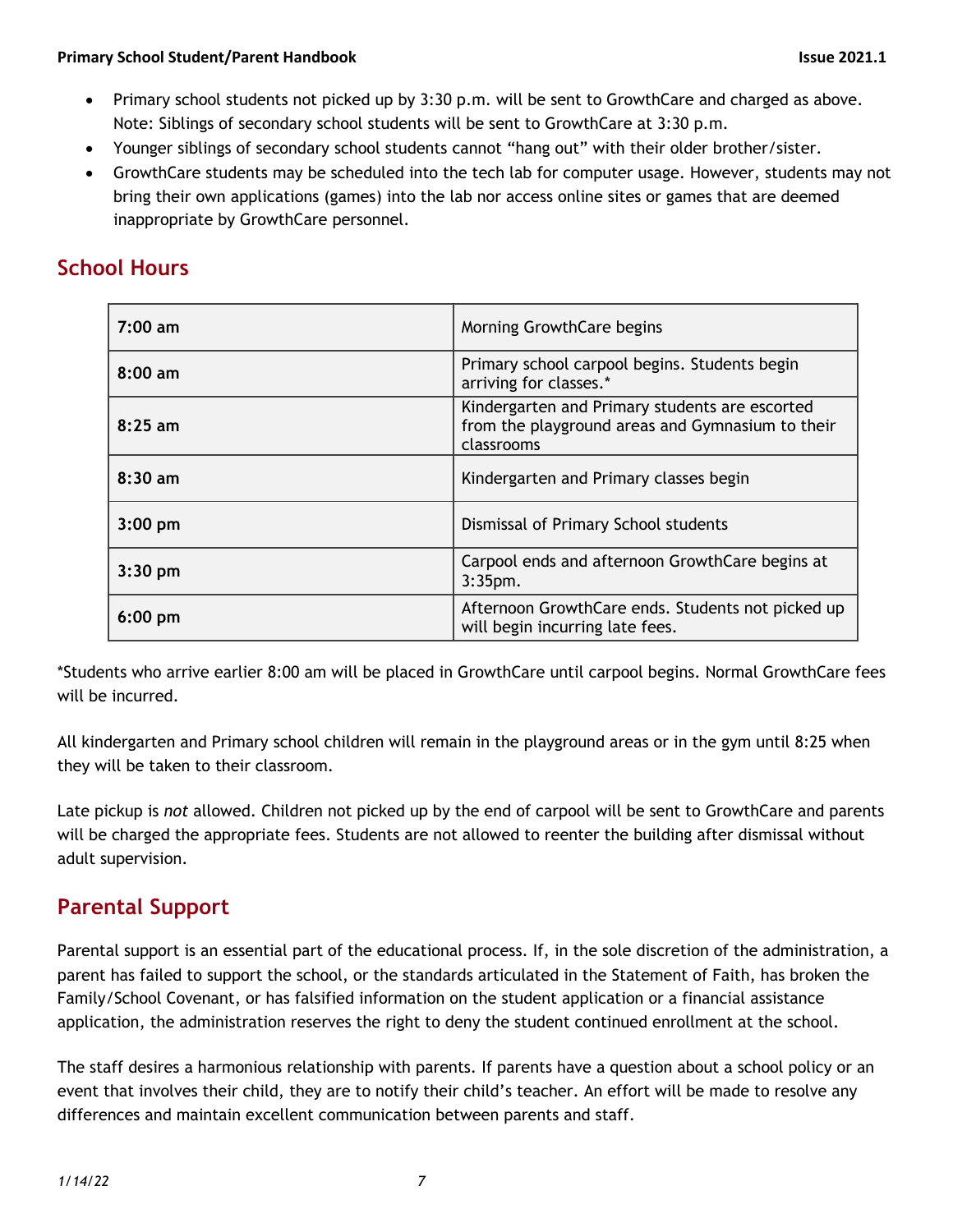## **Parking-Visitors**

Parking is normally available in the parking lots to the front, side, and rear of the building. If these lots are full, additional parking is available in the overflow gravel parking area. Please do not park at the Baptist or Catholic Churches across from the school. We do not have permission to use their parking lots.

#### **Room Mothers and Fathers**

Each primary grade classroom will have a Room Mom/Dad who volunteers to assist the teacher as communication link between the parents of the class and the teacher. Room Moms/Dads will help coordinate parties, field trips, and special events for their classes under the direction of the teacher.

### **School Board**

The CCS Board of Directors fulfills its oversight responsibilities by providing guidance to the Superintendent on strategic goals, development and fundraising. The Superintendent is accountable to the Board and provides reports to the Board at regularly scheduled meetings. The Board does not oversee the day-to-day operations of the school as these responsibilities are delegated to the Superintendent and his staff.

#### **Visitors**

We are always happy to have parent/guardian visitors at the school. For security reasons, only parents/guardians, authorized adult family members, and fully supervised siblings of current CCS students may visit, including during lunch. All visitors are allowed on campus only at the discretion of the administration. Please check in at the administration office before going to lunch or to the classrooms. Visitors will be required to sign in and wear a badge. We ask that before visiting classes you check with the teacher at least 24 hours in advance to minimize any potential disruption. Please remember, when you are in the school building during school hours, that the faculty and staff have classes to teach and other work to do. Please do not engage the teachers or staff in unnecessary conversation, especially when they are supervising or teaching students.

# **FACILITIES**

### **Care of Building and Grounds**

All students are expected to use the buildings as carefully as they would any other public or private facility. Abuses of any building, its equipment, or its fixtures could potentially require correction at the parent's expense. This includes both deliberate damage as well as damages resulting from carelessness. No bicycles, roller blades, skates, or scooters are allowed inside the building. Desks and chairs are to be used for the proper task for which they were intended. Students are not allowed to sit on top of desks.

We have custodians who clean the school on a regular basis. However, it is up to the students to help maintain the school in a proper manner. We expect all students to do their part in keeping the buildings and grounds clean and neat, and in not littering or creating unnecessary trash. Unless pre-approved, no food and drink are allowed anywhere in the building except in the designated eating areas.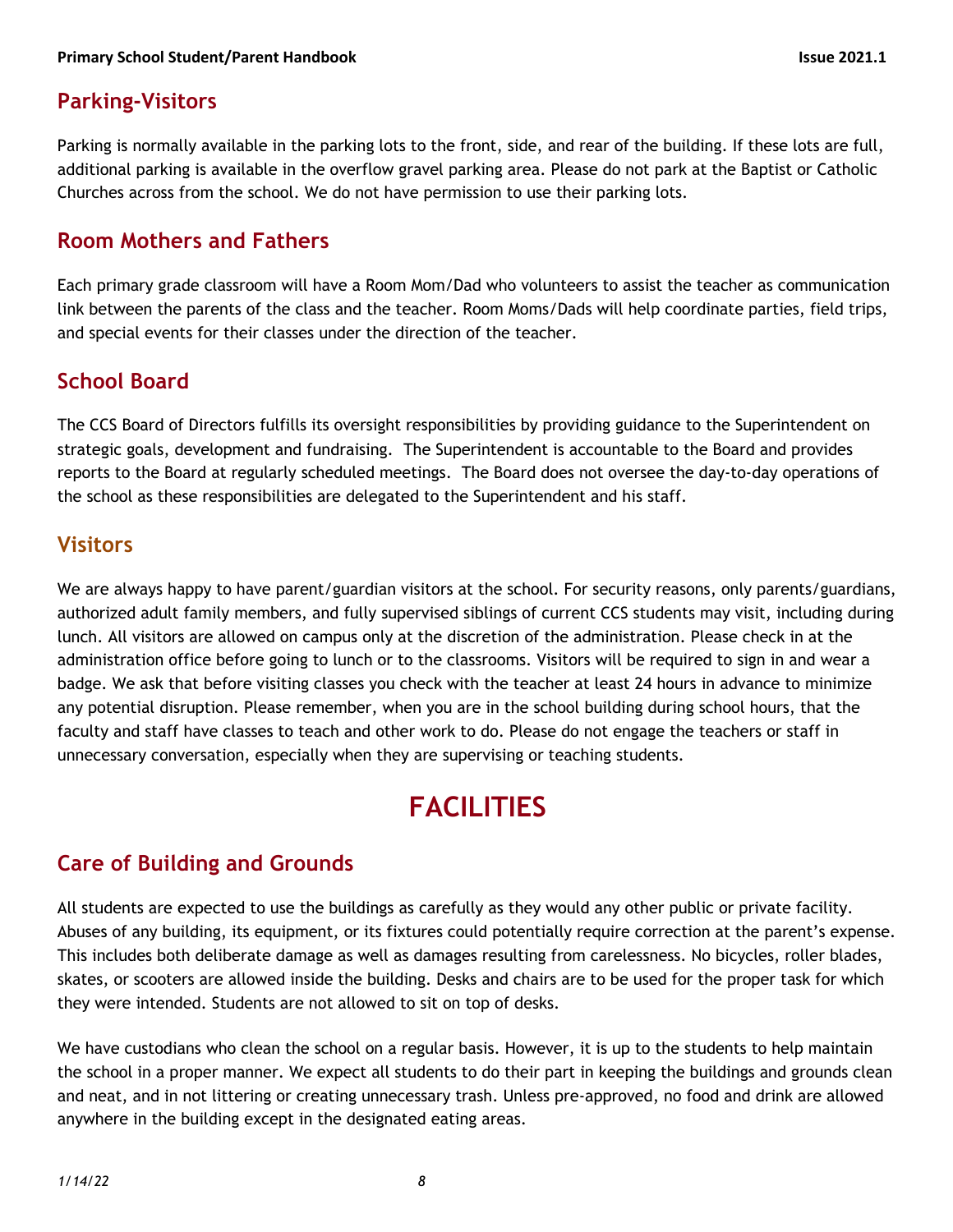## **Lost and Found**

Students are encouraged to mark all personal items brought to school. Items misplaced (lost) at school are placed in a Lost and Found container in the clothes closet. After a period of time, lost and found materials are disposed of in appropriate ways.

## **Office Use by Students**

Students are not permitted in the School Office or Teacher Work Room at any time unless given permission by a teacher. The office telephones, copier, and fax machine are for school business only.

# **Telephones**

The telephone system in the school is reserved for official school business. Students who must call home can use a guest telephone located in the front office. Classroom telephones are not to be used by students.

# **HEALTH AND SAFETY**

# **Closed Campus**

Cherokee Christian Schools operate on the "closed campus" principle. Attendance is required from the regular start of the instructional day through the normal dismissal times. All students are to be in their assigned places at all times. Students are not permitted to leave campus during the day. Immediately after carpool, all students must either be in GrowthCare, or in a supervised after school activity. No students (including children of staff members) are allowed to be on campus unsupervised. The school has no provision to "watch" students who may be waiting for an afterschool activity to begin.

### **Communicable Disease Policy**

Also see below under "Illness." Students enrolled in Cherokee Christian Schools or who seek to enroll in Cherokee Christian Schools, who are diagnosed to be carrying any serious and continuing communicable or potentially lethal disease, shall be denied admission, dismissed from the School, or excluded indefinitely from classes. They will not be permitted to enroll or reenroll until they have been diagnosed by a Medical Doctor (MD) as no longer carrying the communicable disease. This policy is to apply to diseases such as, but not limited to, Acquired Immunodeficiency Syndrome (AIDS). Students who test positive for antibodies of Human Immunodeficiency Virus (HIV) or who are infected with AIDS Related Complex (ARC) are included in this policy.

A student absent due to a contagious disease must be confirmed non-contagious before returning to classes. The following guidelines apply:

• COVID-19 - Any student who displays symptoms of COVID-19 will be given a mask by our school nurse and will wait in a designated area for his/her parents to come to the school. The student will be permitted to return to in-class instruction after at least 10 days from the onset of symptoms and after being fever and symptom free for at least 72 hours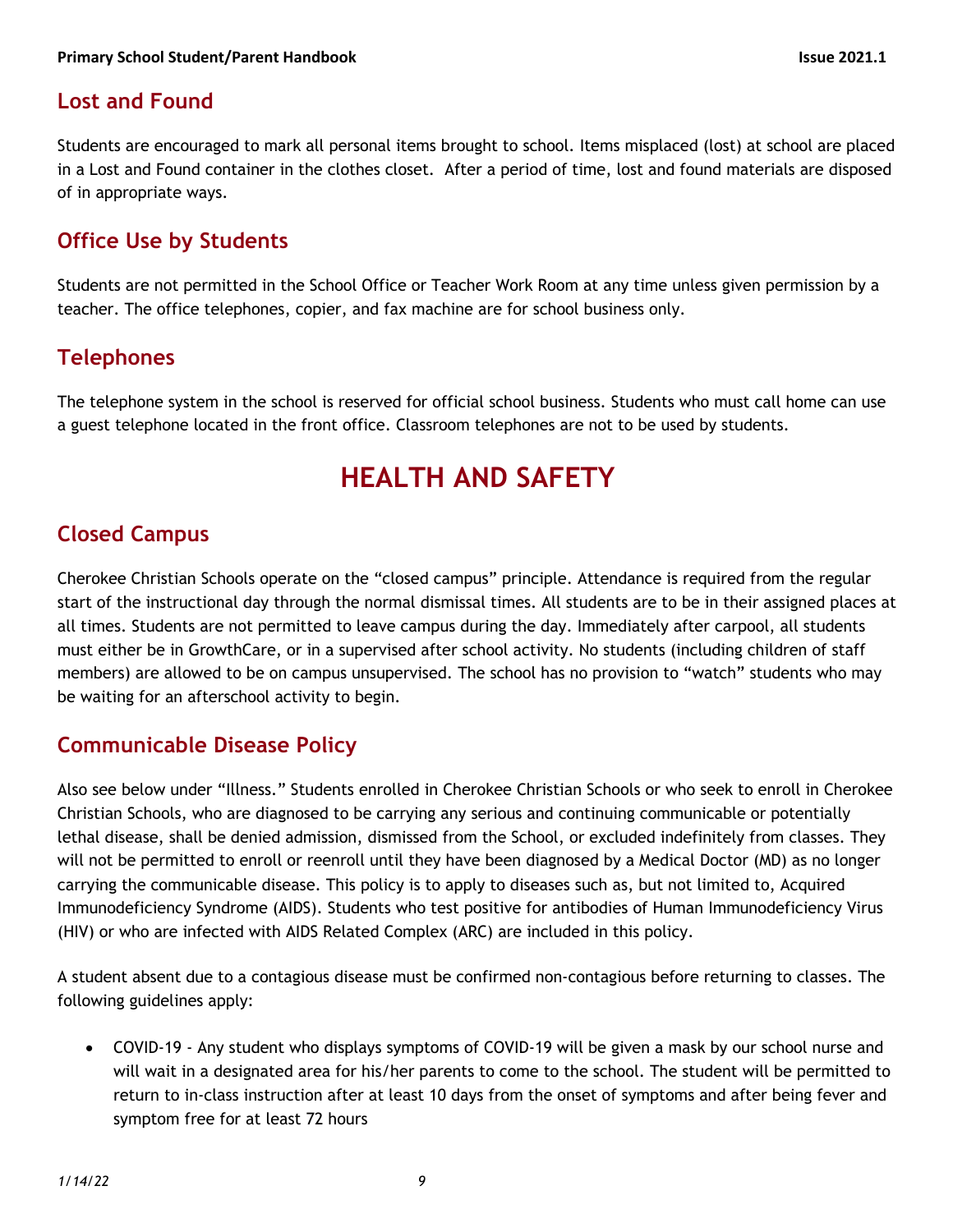- Chicken Pox Exclude 7 days or have a doctor's permit to reenter school after all lesions have crusted over.
- Diphtheria Have doctor's permit to reenter school after 2 negative cultures are obtained.
- Impetigo Have doctor's permit to reenter school after at least 24 hours of antibiotics.
- Head Lice Exclude for at least 24 hours, and until the child's hair has been treated so there are no longer lice or eggs (nits) present, *or* the parents provide a written statement from a physician verifying that the child is no longer contagious. All treated students will be rechecked upon their return; if any live lice are found, the exclusion procedure will begin again.
- Measles Have doctor's permit to reenter school, or until rash is gone (at least five days after start of rash)
- German Measles Exclude 7 days after the rash appears.
- Meningitis (Epidemic Type) Have doctor's permit to reenter school. Family contacts are not to return to school without doctor's permit.
- Mononucleosis Have doctor's permit to reenter school or exclude until free of symptoms and is no longer too fatigued too participate in school activities.
- Mumps Have doctor's permit to reenter school or wait until all swelling is gone.
- Pink Eye Have doctor's permit to reenter school, or until eyes are clear. Bacterial conjunctivitis requires antibiotic treatment for 24 hours.
- Ringworm of the Scalp  $-$  May attend school with doctor's permit following prescribed treatment and must have ringworm covered by cap. Once treatment begins, ringworm on scalp requires oral medications.
- Ringworm of the Skin May attend school with doctor's permit following prescribed treatment and must have area covered.
- Streptococcal infections (Strep Throat and Scarlet Fever) Have doctor's permit to reenter school after at least 24 hours of antibiotic treatment and no more fever for 24 hours without medication.
- Staph Infections Have medical doctor's permit to reenter school until free of symptoms. Exclude from high-risk activities, such as contact sports, until completely healed.
- Tuberculosis Have doctor's permit to reenter school.
- Whooping Cough Have doctor's permit to reenter school after appropriate antibiotic treatment for 5 days.

# **Contact with Students Outside of School**

It is the policy of Cherokee Christian Schools that all school employees exercise prudence in how they interact with students outside of school. In accordance with our mission statement, the role of our employees is to assist parents in the education of their students. We are therefore careful to avoid situations and perceptions that may exceed that role.

# **Fire, Tornado Drills**

Our primary concern in the case of an emergency is for the safety of the students. Evacuation plans and procedures have been established. We hold regular drills, both announced and unannounced.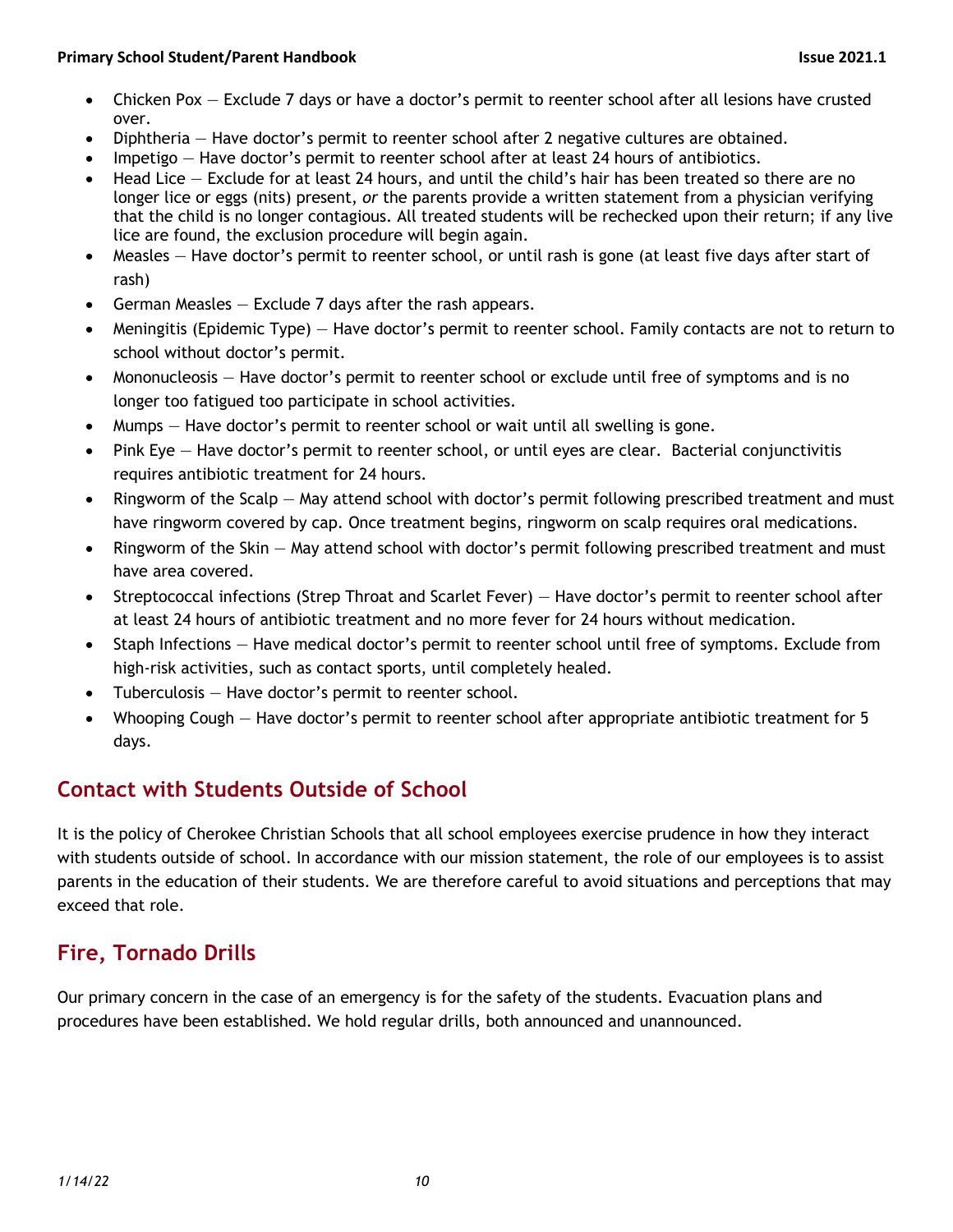# **First Aid and Illness**

The Primary School is blessed to have a school nurse on duty each day. The nurse maintains sufficient first aid medical supplies to treat most minor injuries. However, 911 is called for any injuries that go beyond simple cuts, scrapes, and bruises. A Medical Emergency Authorization Form for each student is kept within easy reach in the front office. It lists emergency phone numbers, medical preferences, and any treatment precautions or restrictions. The parental guidance on this form is reviewed prior to any treatment. Parents are immediately contacted when a medical related incident occurs, and the event documented.

If a student should become ill during the day, he/she should report such illness to a teacher. The teacher will take the student to the school nurse for an assessment. The student's parents will then be contacted to provide transportation or release the student from school if determined necessary by the nursing staff. Under no conditions should a student leave the building because of illness without the permission of the teacher. In cases of emergency, transportation will be provided, if necessary, to take the student to the hospital.

Please keep your student home if he or she appears ill. If you receive a call that your student has a temperature, stomachache, has vomited, diarrhea, or simply feels ill, we ask that you pick up your student as soon as possible. Although we take the student's temperature, we do not use a particular temperature as a decision point. Student's reactions to fevers vary. We normally err on the conservative side and call the parents to come get the student.

• COVID-19 - Any student who displays symptoms of COVID-19 will be given a mask by our school nurse and will wait in a designated area for his/her parents to come to the school. The student will be permitted to return to in-class instruction after at least 10 days from the onset of symptoms and after being fever and symptom free for at least 72 hours.

We also ask that you keep your student home from school for at least 24 hours after running a temperature, vomiting or having diarrhea. If they run a fever during the school day, they will not be permitted to return to class until fever free for a 24-hour period without the use of medication. If they have been diagnosed with strep, then they must take their antibiotic for 24 hours before returning.

### **Immunization and Medical Exam Certificates**

All students must have a Certificate of Immunization (DHR Form 3231) on file in accordance with Georgia Department of Human Resources regulations. Students entering Cherokee Christian Schools for the first time must present this form upon enrollment. Students in 6<sup>th</sup> grade must also provide an updated Form 3231. Students who are transferring from another school have 30 calendar days to submit the forms.

Parents are expected to keep their children's immunizations current. Parents who object to immunizations must provide one of the following:

- A medical exemption letter authorized by a medical doctor
- A religious exemption letter verified by a parents'/legal guardians' sworn affidavit.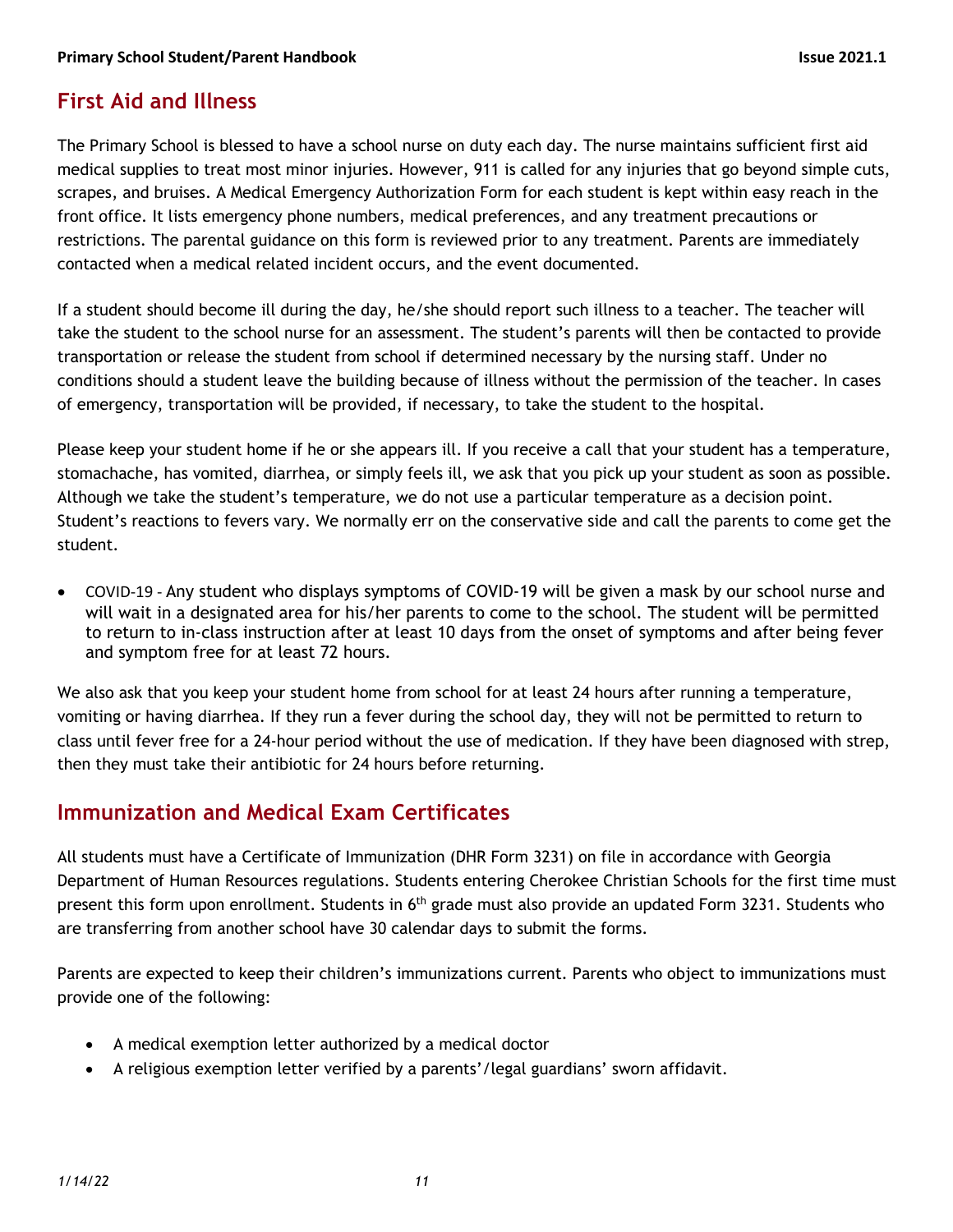A Certificate of Eye, Ear, and Dental Examination (DHR Form 3300) is also required for all students upon enrollment. Students entering Cherokee Christian Schools for the first time must present this form upon enrollment. Students who are transferring from another school have 30 calendar days to submit the form.

#### **Medication**

When at all possible, we encourage you to schedule your student's medication so that it may be given at home under your direct supervision. However, we realize that this is not always possible. Prescription medicine is given at parental request if it is in a prescription bottle with a prescription label accompanied by a specific time for administration. Over-the-counter medication is given at parental request if it is in a sealed container and accompanied by the name of the medication and a specific time for administration. All such requests must be made in writing, signed by a parent. All medications will be kept locked in a medical cabinet within the administration area.

# **School Closing, Severe Weather**

In the event of bad weather, the school will decide whether to cancel or delay operations. Please watch the local Atlanta television (channels 2, 5, 11, or 46), or listen to WGST Radio (640 AM) or WSB Radio (750 AM) for announcements. We will also record an announcement on our telephone system and place a message on our web site once the decision has been made. Please call the school and listen to the message if you have any doubt concerning our status.

In case of severe weather occurring during the school day, it is generally better to leave the students at school, rather than try to come out and get them, unless school is being dismissed. We have standard tornado procedures to provide as much safety as possible for the students, and they are generally safer remaining at the school than being picked up and transported in a car. Please do *not* call the school during severe weather, as we need to leave the phone lines open in case of an emergency, and answering the phones takes personnel away from their primary jobs (being with the students and watching the weather situation). Also, please do not call your students' cell phones during severe weather events, as we need students to be alert at all times to respond to instructions from faculty and staff.

# **STUDENT CONDUCT AND DISCIPLINE**

### **Attendance**

Georgia Compulsory Attendance Law requires students to attend a public school, private school, or home study program, for a minimum of 180 educational days per year. Within 30 days of the start of school, the school is required to provide a list of enrolled students to local school districts for the purpose of establishing enrollment compliance.

Students will grow most effectively if they faithfully participate in the full school program. The teacher, the student, and the class are penalized by the absence of any student. It is simply a fact that students suffer when they miss school. Even if make-up work is arranged, students miss class discussions and explanations, and these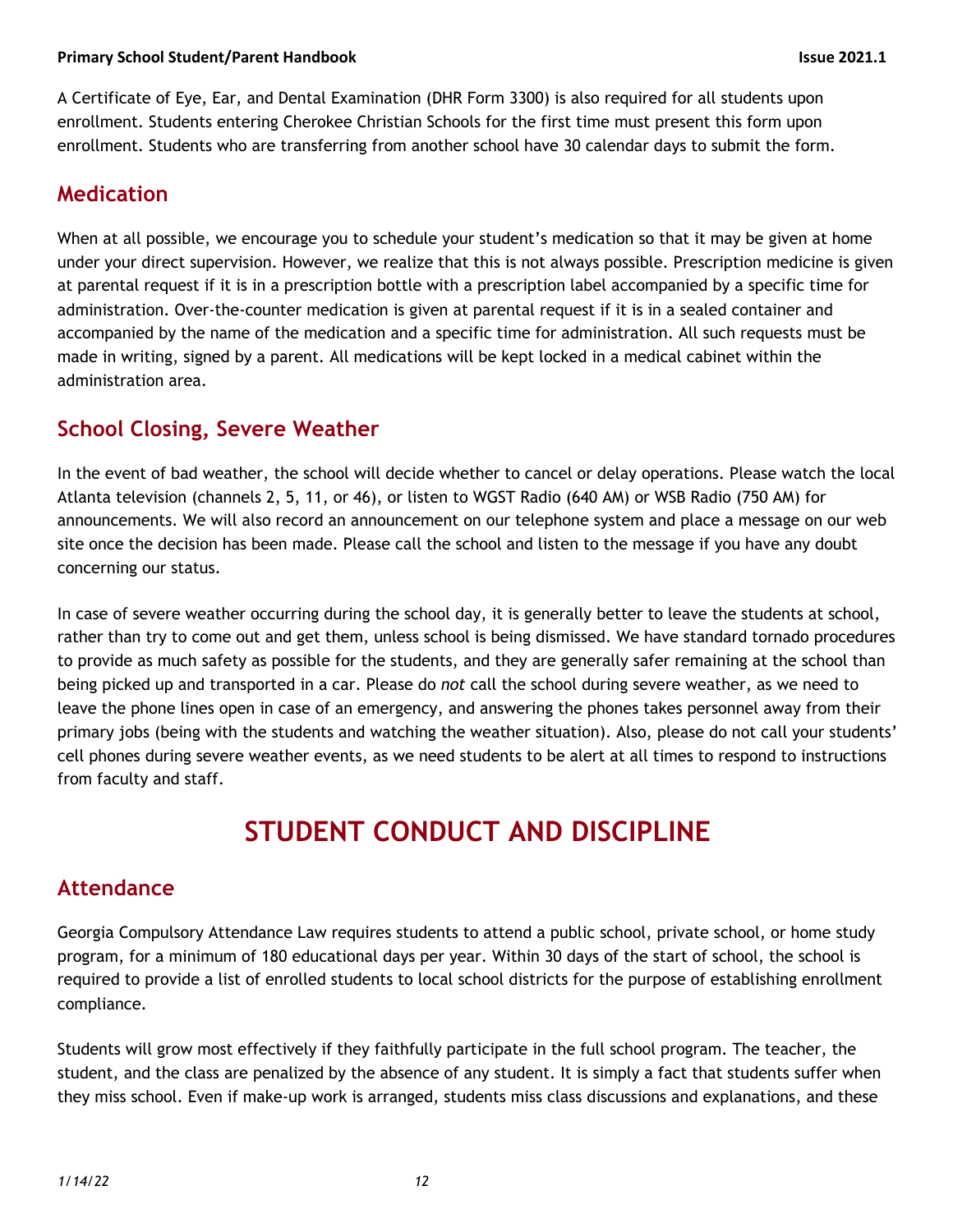cannot be made up. It is our experience that the students who achieve the best are generally those who miss school only on rare occasions.

#### **Absences**

Absences are either "authorized" or "unauthorized." "Authorized" absences are those for which the school receives official notification from the parents through the online Authorized Absence Form at http://www.cherokeechristian.org/parents/forms-policies/. This includes medical appointments, illnesses, conferences and retreats, and absences requested by a parent with prior notification to the administration. When considering absences, students and parents need to realize that absences will have natural effects on student grades. Much work missed in class (such as lectures, discussions, question/answer sessions, etc.) *cannot* be made up, and repeated student absences will have an impact on the student's achievement and grades.

Students who are absent more than 17 days during the school year will be reviewed as candidates who may have to repeat their current grade the following school year.

It is the student/parent's responsibility to arrange with his/her teachers for making up missed assignments. Work assigned during an absence must be completed by the student in the same number of days he/she was absent (for example, if a student misses two days for sickness, he/she have two school days after he/she returns to make up the work). However, projects that were announced and scheduled before the absence will be due on the assigned date, or on the first day the student is back in school after the absence.

"Unauthorized" absences are those that are not authorized by the parents through official contact with the school (through submission of the online "Authorized Absence Form"). These are considered absences that the parents have not authorized and are treated as truancy. Students will receive zeros (0) for all assignments and tests due on the dates of unauthorized absences. Such missed work may be redone at the discretion of the teacher, but the zero grades will remain.

Parents are asked to submit the Authorized Absence Form, or contact the school office, at least five days prior to a planned absence or by the morning after an unplanned absence. If the school has not received prior notification of an absence, any missed work will be recorded as a zero (0) unless the Authorized Absence Form is submitted within two days following the absence, at which time the grade will be updated.

#### **Tardiness**

Our teachers have planned their classroom teaching around an entire school day and late arrival or early check out interrupts and distracts the entire class. Parents must make every effort to have their student to school on time.

Students who are tardy at the beginning of the day (8:30 a.m. for Primary school students) must be signed in at the front counter by their parent. Excessive tardiness will result in administrative action which may include parent counseling, probation, suspension, and if continued, expulsion.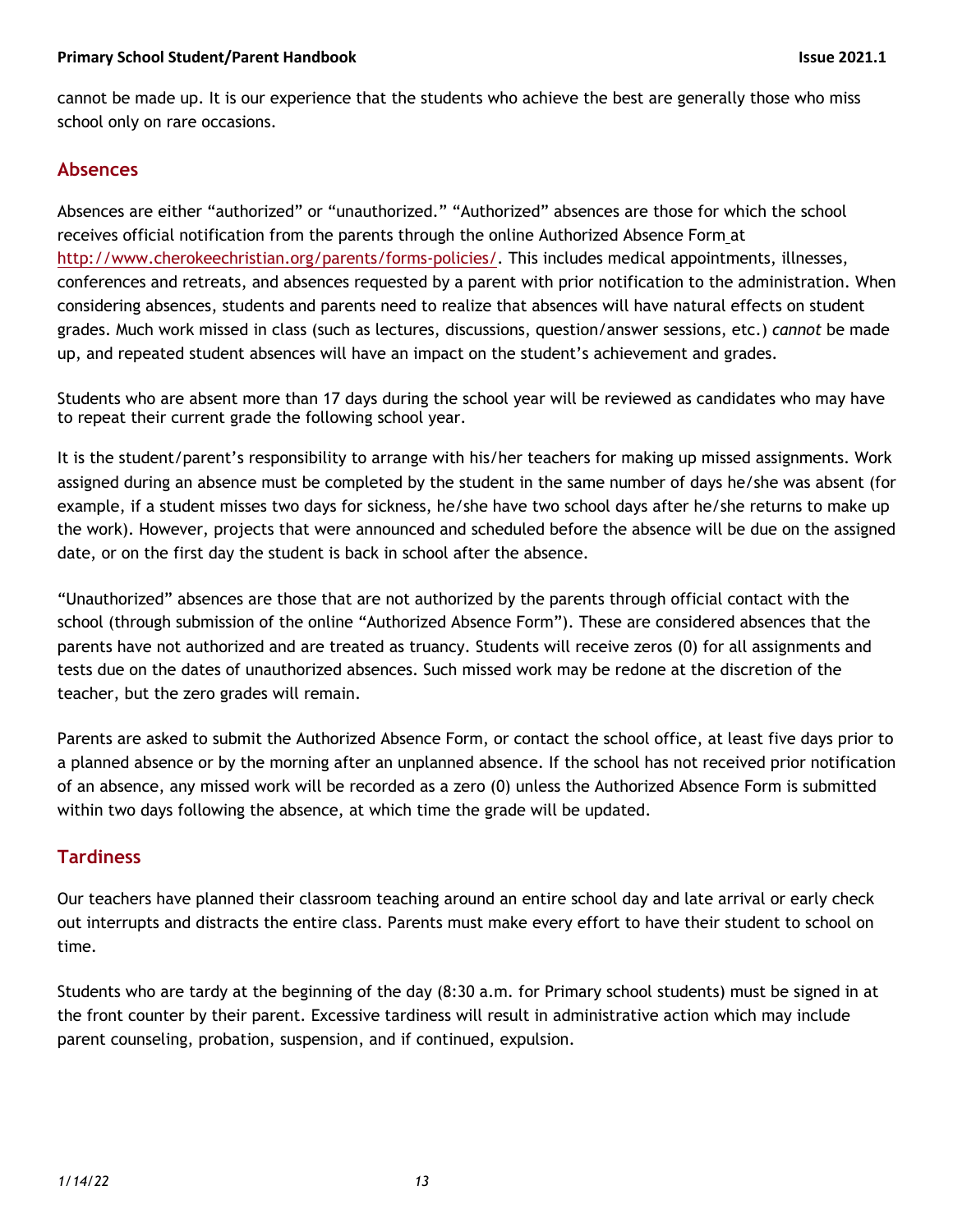## **Backpacks**

Students are encouraged to use backpacks, without wheels, to transport their school materials to and from school. Backpacks may not display any offensive or advertising graphics, pictures, stickers, or accessories. Modern trends in entertainment may often offend certain segments of the Christian community. Please be sensitive to those who refrain from supporting characters or themes from the entertainment industry. Such displays on backpacks may be innocent to some but a stumbling block to others. Also, students shall limit backpack attachments (such as key chains, clips, electronic devices, ties, etc.) to two items only. Excessive attachments cause safety, noise, and storage problems.

# **Cheating and Plagiarism**

Cheating is defined as any unauthorized communication before or during a graded event or any attempt to receive unauthorized assistance before or during a test, quiz, homework assignment, or project. Cheating is a violation of the ninth commandment (against bearing false witness), in that the student is implicitly stating that the work is his/her own, when it actually is not. Cheating results in a zero on the assignment/test and communication with the parents.

Passing off someone's work as your own is known as plagiarism. Individuals who plagiarize material deliberately are committing an illegal act. More common is the failure of an individual to cite the sources of their information. It's ok to use pictures and paraphrase text but be sure to cite the source of your information. Even when permission to use the material is granted, the author or source should be cited. This includes not only text but pictures, graphics, animations, movies, and even sounds. Failure to do so is unethical at best and could be illegal under the author's fair use terms.

In Primary school, teachers do not allow plagiarism but consider it a training issue. Students who are writing papers for the first time may not fully understand the issues involved. Although we cannot allow plagiarism to take place, the consequence may vary, depending on the maturity of the student and the instruction and training received to date. In all cases, the student will be asked to repeat the assignment and/or receive a zero.

# **Conduct and Discipline**

Students are expected to conduct themselves in accord with established standards and guidelines and exhibit a positive attitude that is in harmony with the spirit and purposes of the school. An orderly, disciplined, and wholesome environment is a great aid to learning and enables the student to develop good character and to be happy and content.

A student's general responsibility in his/her own personal behavior will be expected and worked toward as follows:

- 1. Students must obey the authority of their parents and teachers and adhere to school regulations, even when the person in authority is not immediately present. Such obedience should be willing and immediate and is to extend to any member of the school staff, even if that person is not the student's own teacher.
- 2. Students should develop responsibility in doing assigned or expected tasks, such as homework.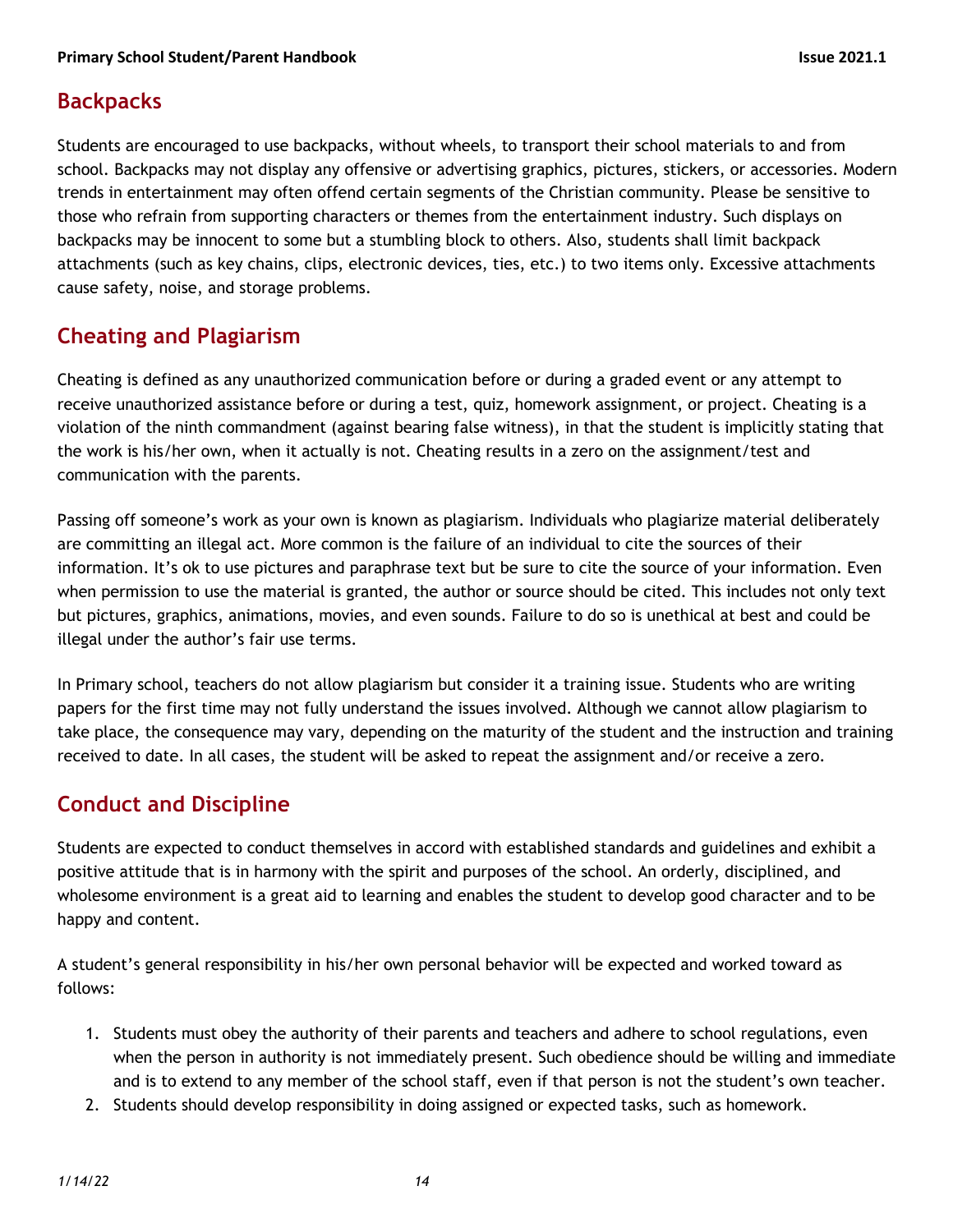#### **Primary School Student/Parent Handbook Issue 2021.1**

- 3. Conversations held within the classroom and on the campus are not to infringe on the rights of others, and they are to relate constructively to the time and place. Within class discussion a student may speak when he/she has been properly recognized and "has the floor." At other times he/she should remain quiet, attentively and respectfully listening to the contributions of others. Conversations, private or public, are expected to be positive, constructive, and respectful. Foul, dirty, or suggestive language, drawing, or stories, gossip, misuse of God's name or spiritually meaningful terms, suggestive "sign language," "degrading names," "putting others down" by telling them to "shut up," "get lost," etc., even if "done in fun," are examples of conduct which are unacceptable at Cherokee Christian Schools and are causes for immediate disciplinary action. This includes electronic and digital communications (i.e., blog sites, email, etc.)
- 4. All property, personal or other, is to be treated with due respect. Damaged or destroyed property belonging to others is to be replaced by the student or students responsible. Each student is personally responsible for cleaning up after using a table or study area. Any books or other materials left behind in classrooms may be discarded and it will be the student's responsibility to replace any lost items.
- 5. Tobacco or alcohol in any form is not allowed at school or school functions. Possession of these or of illegal drugs on campus or at school functions is cause for immediate suspension and/or expulsion. In addition, misusing legal substances like nail polish, paint, or any other substance in an attempt to "get high" is grounds for expulsion.
- 6. No note passing between students (whether on paper, by email, or any other electronic device) is permitted during class.
- 7. Internet usage is a privilege that will be removed if abused. Any student caught trying to access websites with inappropriate material will be subject to loss of all internet privileges and suspension from school.
- 8. Weapons are not allowed on school grounds or at school-sponsored events. The term "weapons" includes, but is not limited to rifles, shotguns, handguns, pellet guns, BB guns, paintball guns, bow and arrows, stun-guns, blank pistols, knives (including Bowie, switchblade, pocket, hunting), razors, chemical defensive devices, martial arts devices, or other items which school staff could reasonably conclude as being a violation of the intent of this restriction. Students shall not have any explosive device, including bullets, other ammunition, fireworks, smoke bombs, paint bombs, paint balls, or any item which gives the appearance of these. Possession of weapons is grounds for immediate suspension and/or expulsion.
- 9. Cheating in any form is not tolerated at CCS. This includes plagiarism. See above under "Cheating and Plagiarism."
- 10. In order to best promote the goals and purposes of the school, students are asked to leave all games, noneducational magazines, questionable books, matches, lighters, and squirt guns at home. If the above items are found on school premises, the school reserves the right to keep the item until the end of the school year.
- 11. Each student is expected to come to class prepared. This includes bringing the correct books and materials to school/class, completing assigned homework and projects on time, and participating in class discussions. Unless coordinated with the teacher, late assignments will normally result in a score reduction.
- 12. In accordance with the CCS Statement of Faith and in recognition of Biblical principles, no "immoral act" or "identifying statements" concerning fornication, adultery, homosexuality, lesbianism, bisexuality, transgender desires, or pornography, will be tolerated. Such behavior will constitute grounds for expulsion. In addition, no unnecessary bodily contact, except in the regular course of school-sanctioned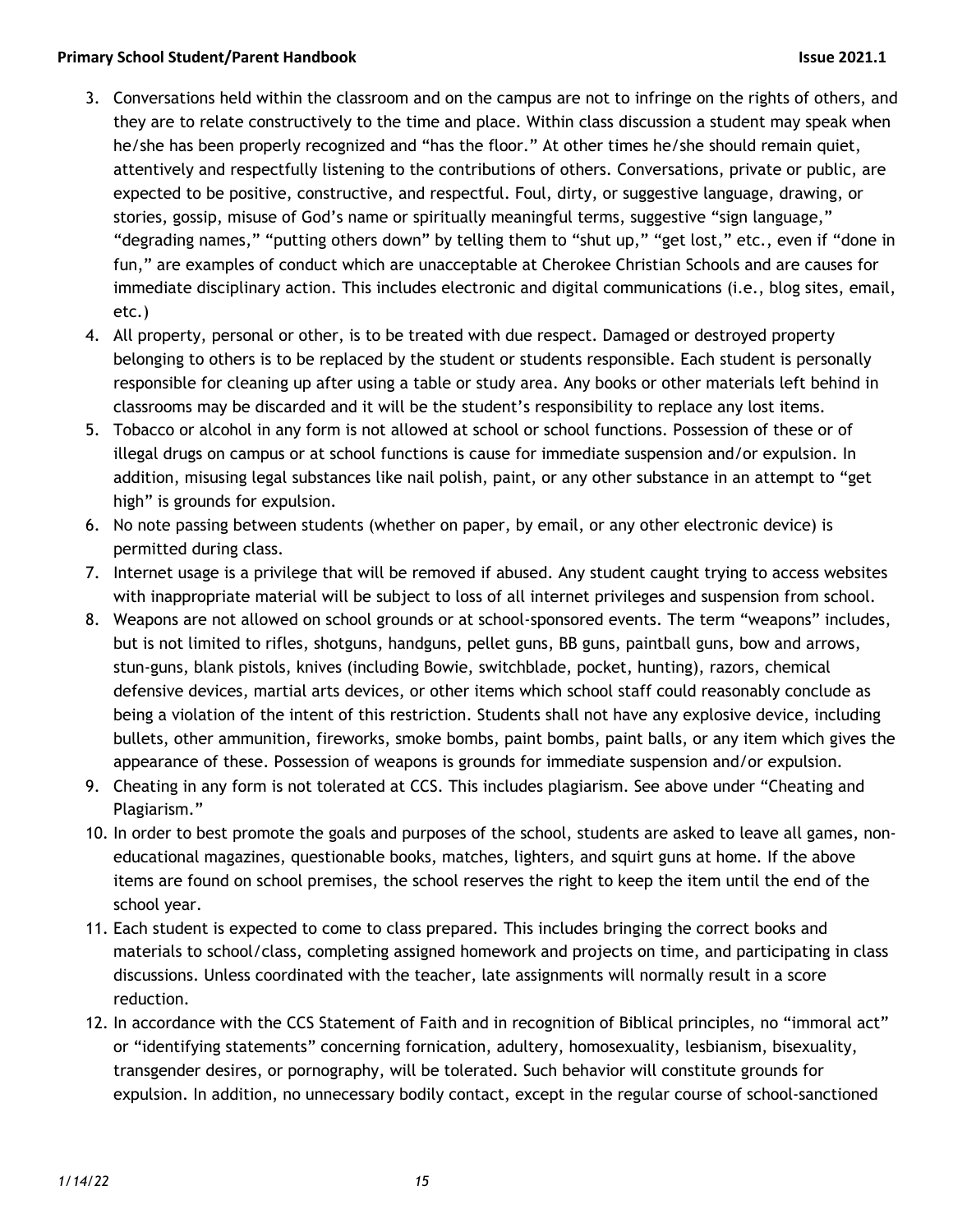athletic activities, will be tolerated. This includes hugging and handholding. See below under "Student Relationships." For the purposes of this handbook, the following definitions apply:

- $\circ$  Immoral Act Bodily contact, actively undertaken or passively permitted, between members of the opposite sex or members of the same sex for the purpose of satisfying sexual desires and bodily contact that a reasonable person would understand to demonstrate a propensity or intent to engage in an immoral sexual act.
- $\circ$  Identifying Statement A statement that a student is a lesbian, homosexual, bisexual, transgendered, or otherwise immoral, or words to that effect or language or behavior that a reasonable person would believe is intended to convey a propensity or intent to engage in an immoral act.
- $\circ$  Homosexual behavior, whether an "immoral act" or "identifying statement," is incompatible with enrollment at Cherokee Christian Schools and is a basis for dismissal.

It should be remembered that the school not only hopes to contribute much to the student, but the student is expected to contribute much towards the school. A student may be dismissed or expelled from school or asked not to return the following year if he/she is out of harmony with the CCS Statement of Faith, the spirit, or the policies of the school whether on or off campus as determined in the sole discretion of the administration. Readmission considerations following dismissal will be determined on a case-by-case basis.

# **Discipline**

Discipline is primarily a parental responsibility. It is up to the parents to see to it that the students behave properly. Parents do not relinquish their responsibility to the school. Rather, the school is here to support the parents in their discipline. If the school and the home are not working together on discipline, whatever the school does will be ineffective. While we employ various methods, the responsibility for student compliance finally rests with the student, not with the school.

To avoid confusion, when the parents are visiting the classroom, or participating on a field trip, the teacher is still in charge of discipline. Remember, attendance at Cherokee Christian Schools is a privilege, not a right. Any student whose conduct or attitude in or out of school shows him/her to be in opposition to the basic principles and purposes of the school will face dismissal.

### **Types of Discipline**

There are five primary types of discipline available for the school to use:

**Verbal discipline** — admonition, correction, warnings, and rebukes. Students will be reproved for their actions, shown Scriptural references relating to their misdeeds, and be given an opportunity to repent.

**Denial of privileges** — Students may lose the privilege of recess, or other privileges, because of misbehavior.

**Withdrawal** — The student may be sent out of the classroom (placed in the hall, for example), or otherwise removed from the rest of the class, for certain misdeeds. This is often done for students who are seeking to gain attention by misbehavior, or who are distracting other students from doing their work.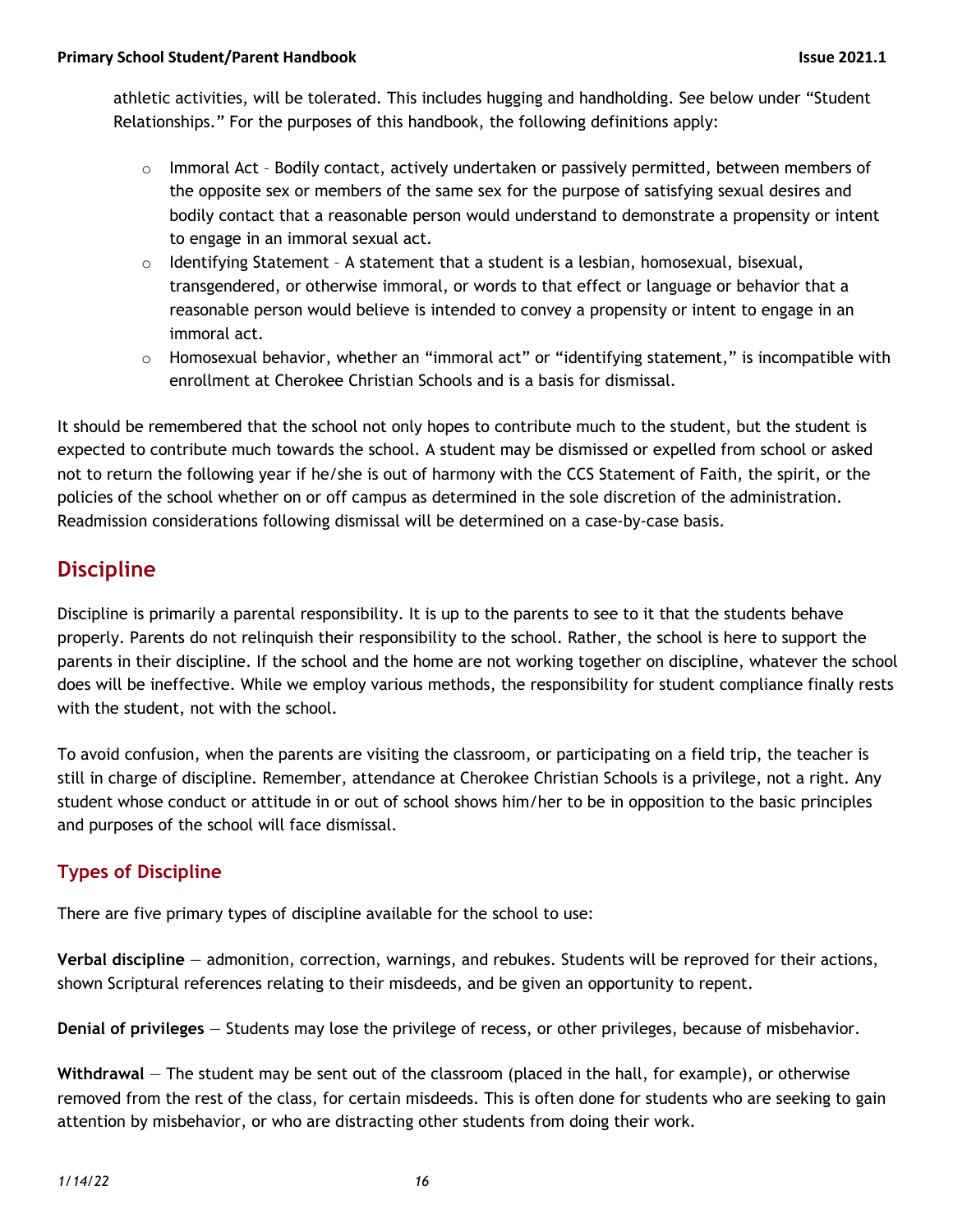**Restitution** — This is used in cases of theft or destruction of property.

**Suspension and Expulsion—** This is done in cases in which the student is showing himself to be antagonistic to school standards, and in which the student has not responded to other forms of discipline. It also will be done in cases in which the student is having a decidedly negative influence on other students. Probation may be invoked when a student has serious academic, attitude, or behavior problems, to give the student an opportunity to correct his/her problem. It is instituted only after consultation and counseling with the student and parents and lasts for up to nine weeks. If there is not improvement to a satisfactory level, the student will be dismissed or asked to withdraw from the school. Student activities may be limited during the probation period, and the student may be asked to relinquish all positions of trust and responsibility for the remainder of the year.

#### **Primary Classroom Management**

Discipline at Cherokee Christian Primary School is an ongoing process of discipleship. Knowing, loving, and obeying God from the heart is the goal. Teachers know how to shepherd the child's heart to Christ. They also know that apart from the Holy Spirit their instruction is powerless to bring change. Positive training in righteousness and negative reproof occur seamlessly as an ordinary part of discipleship (2 Tim. 3:16). Teachers will use the Bible and reflective questions to direct the child to consider the "why" of their behavior and point them to Jesus, who knows their heart and alone can change their heart.

Certain expectations are assumed of each student to maintain an orderly effective classroom. Every student is expected to:

- Listen and follow directions.
- Raise his/her hand before speaking or leaving their seat.
- Keep hands and feet to themselves.
- Respect their classmates and their teacher.

When a child's behavior keeps the teacher or the other students in the classroom from accomplishing their spiritual and educational responsibilities, consequences will be imposed according to a system established by the classroom teacher and will be communicated to the parents.

Regardless of the motives of the child's behavior, when a pattern of disruptive behavior is identified, positive creative steps will be taken to restore and maintain classroom order. These steps will progress from (1) counseling with the classroom teacher, (2) structural rearrangement within the classroom environment, schedule, and supervision, (3) removal from the classroom and counseling with Administration, (4) suspension, (5) expulsion.

### **Dress Code**

Cherokee Christian Schools has chosen to adopt a uniform-based dress code for all grade levels. At Cherokee Christian Schools, uniforms are an important part of educational life. While we strive to align our overall policies with the Biblical standard, we understand that there is often room for interpretation. In order to serve as broad a community as possible, the school determines the dress code. Disagreement with the particulars of the dress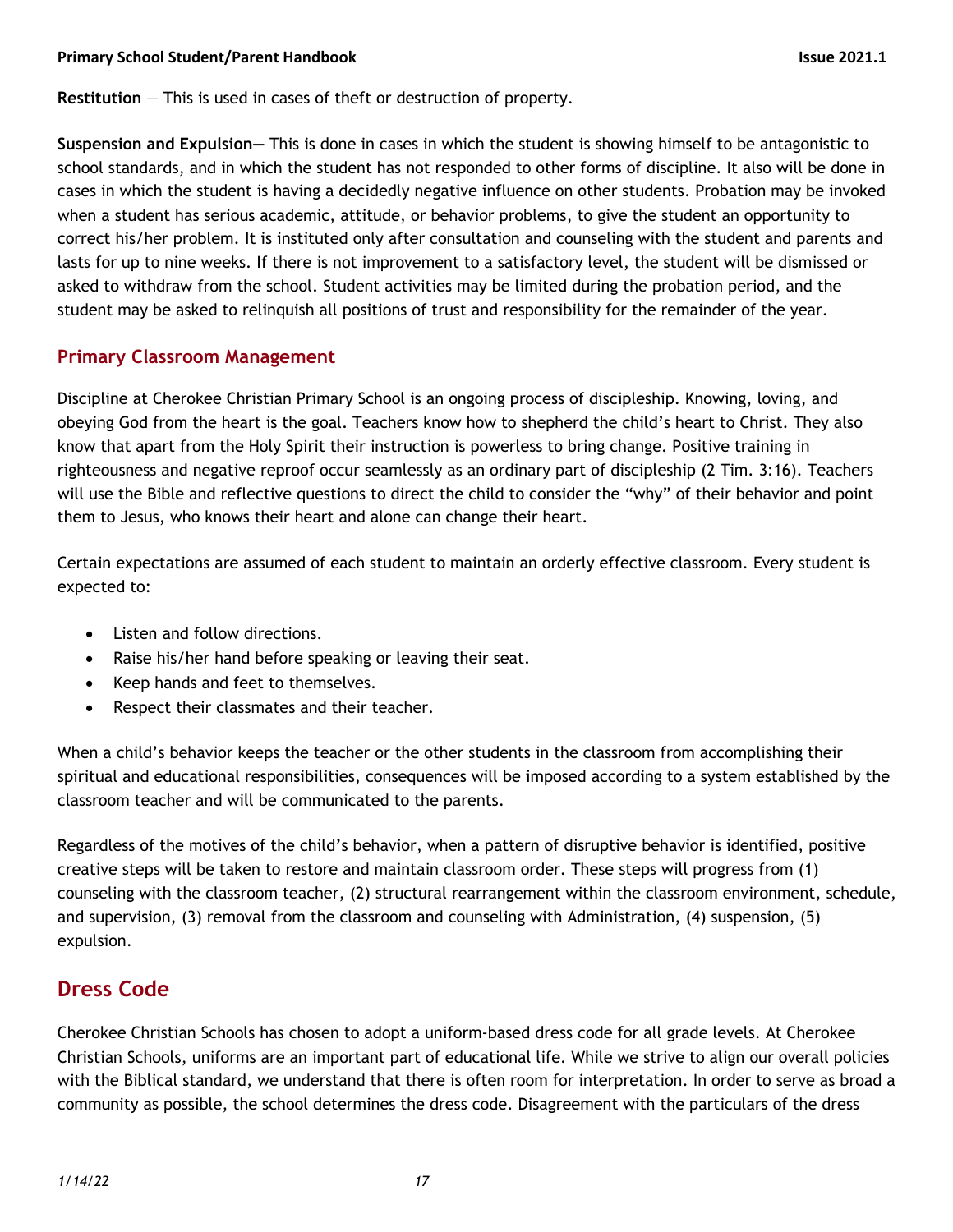code is not a valid reason for disobeying it. It is the responsibility of the parent to see that each child is dressed appropriately and in full accordance with the school's policies.

#### **General Standards**

- Students are to be in uniform at all times while on campus, unless returning for an evening event. "Being in uniform" includes having shirttails tucked in and shoes tied.
- All uniform clothing shall be neat, clean and in good repair. All clothing is to fit properly. Tight clothing or overly loose/baggy clothing is not allowed. Undergarments shall not be visible.

Specific uniform standards are available at http://www.cherokeechristian.org/parents/forms-policies/.

#### **Physical Education and Athletics Requirements**

Guidelines for physical education clothing shall reflect a desire for modesty and safety in all areas. Only 6<sup>th</sup> grade students change for PE classes. Please refer to uniform standards at link above. The following policies shall be observed for all athletic practice, competition, or PE activities:

- Bracelets, chains, jewelry, and watches will not be worn.
- Shorts must be at least fingertip in length when standing completely erect.
- Shorts may not be longer than the bottom of the kneecap.
- Shirts must be loose fitting.

#### **Uniform Violations**

Students who are observed in violation of our dress code will be verbally counseled and their parents will be notified. Violations can range from wearing the wrong shoes to clothes not fitting correctly. It is expected that parents take the initiative on correcting uniform issues. This includes purchasing the correct uniforms items, replacing worn or soiled items, or instructing their child in the proper wear of the uniform. Students who continue to disrespect or ignore uniform policies will be referred to the Principal and may lose Spirit Day dress privileges.

#### **Spirit Day**

Each Friday is designated as Spirit Day. Students may wear any school sponsored/issued tee shirt, school polo shirt, or school sweatshirt, with jeans. The specific guidelines are found at http://www.cherokeechristian.org/parents/forms-policies/.

Spirit Days are a special privilege. Students who incur repeated Uniform Violations may lose this privilege.

#### **Harassment**

Also see above under "Conduct and Discipline." Cherokee Christian Schools intend to provide teachers and students an environment that is free of offensive kinds of social behavior. Harassment, whether intentional or unintentional, that subjects another person to unwanted attention, comments, bullying, or actions because of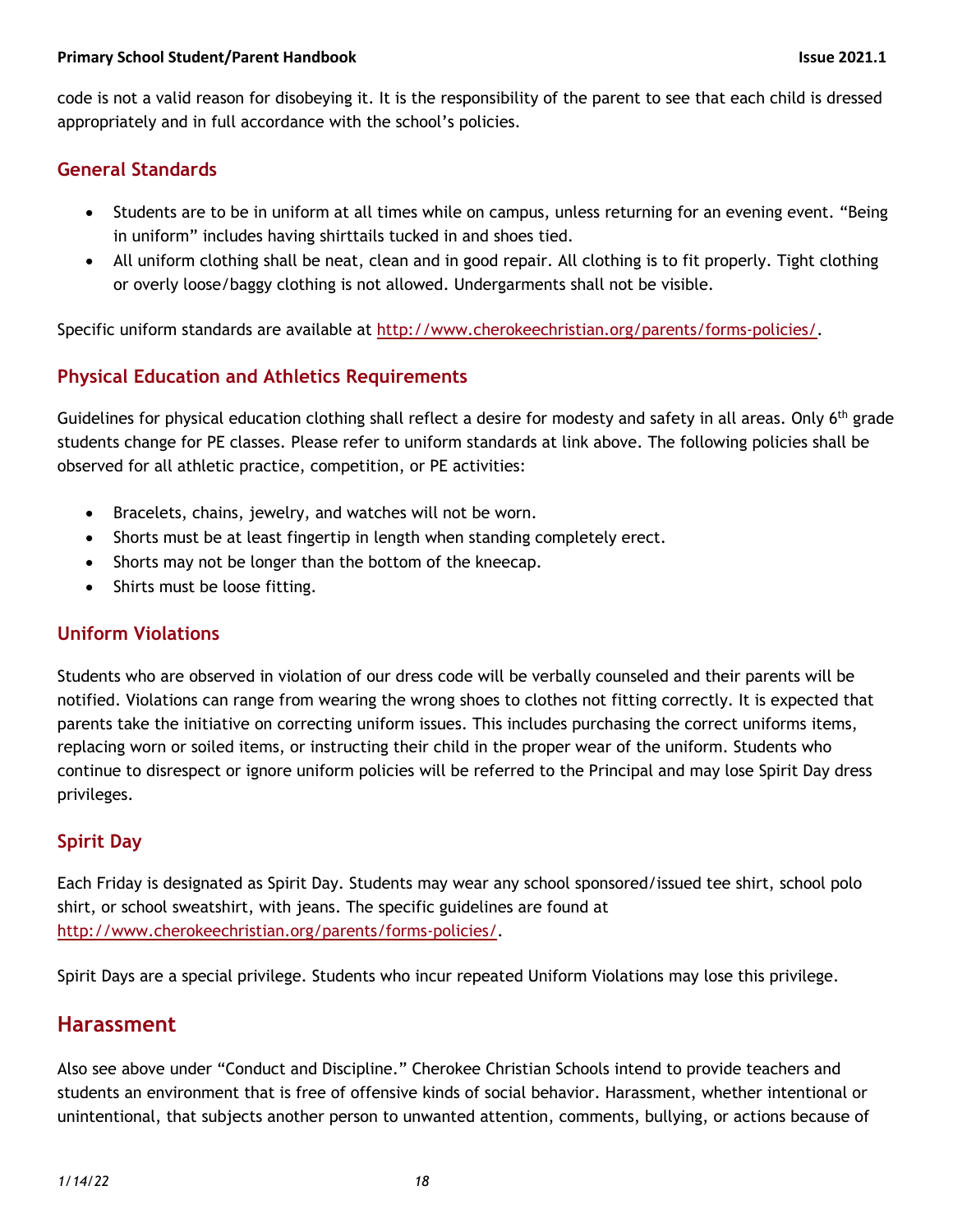race, national origin, age, sex, physical characteristics, or disability is not permitted. Instead, we expect all persons to treat each other with respect because they are made in the image of God. These are the features of the policy:

- We do not condone or allow harassment of others by teachers, administrators, support staff, students, or other persons present in our facilities.
- Any student who believes he or she has been subjected to harassment should report it immediately to an appropriate teacher or administrator. Each report will be given serious consideration and investigated thoroughly.
- Reports of harassment and subsequent investigations will be handled discreetly to avoid embarrassment of the person making the report or a person who may be unjustly accused.
- Any person who is determined to have violated this policy will be subject to corrective action and discipline, including the possibility of immediate termination of employment (for employees) or immediate expulsion (for students).

# **Probation**

#### **Academic**

Any student whose GPA falls below a 2.00 or receives one or more "Fs" in any subject on a report card, will be placed on Academic Probation for the following quarter.

Students on Academic Probation will meet weekly with an administrator or designated teacher. That person will

- speak with the student about any spiritual and heart issues that might be involved.
- help him/her understand the need for change.
- help the student develop a schedule to keep up with assignments.
- pray for and with the student.

Students on Academic Probation may be ineligible for extracurricular activities, at the discretion of the Athletic Director, and Principal.

If it becomes evident that a student will not, or cannot, become successful in this educational setting a meeting will be held with the parents, the student, the Principal, and the Superintendent to discuss other options.

#### **Behavioral**

A student may be placed on Behavioral Probation for any instance of behavior that is detrimental to any other person while under school control, or for a pattern of irresponsible behavior which reflects an attitude of hardheartedness and unrepentance. Behavioral Probation will normally last for a nine-week period but may be shortened or lengthened at the discretion of the Principal. Further offenses during the probationary period will result in an escalation of consequences from suspensions to expulsions.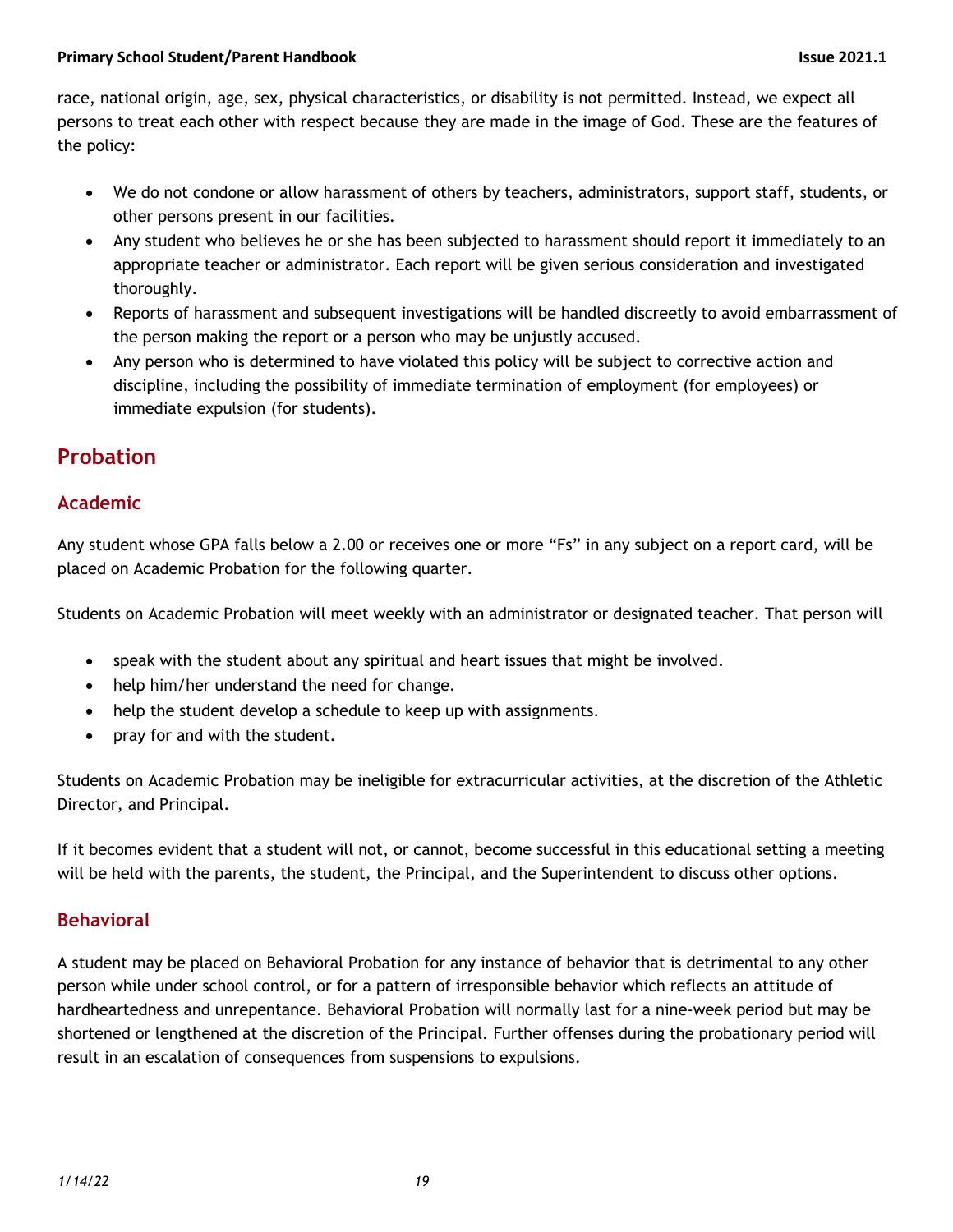Students on Behavioral Probation will be required to meet weekly with the Principal to discuss the spiritual issues involved. The Principal will …

- speak with the student about the heart issues involved.
- help him/her understand the need for change.
- pray for and with the student.

# **Student Relationships**

Students should be above reproach in their relationships in and out of school. This is particularly important between boy-girl relationships. Holding hands, embracing, kissing, or any other form of physical contact is not allowed anywhere on campus. Couples are not permitted to be alone in an unobserved location. Any infraction of these policies will result in a conference with the students and parents involved. Appropriate disciplinary action will result.

# **GENERAL SCHOOL POLICIES**

# **Conflict Resolution**

We pray for continued good communication and relationships between parents and teachers. However, if an occasion should arise where there may be an apparent conflict, parents and school personnel are expected to follow these guidelines derived from Matthew 18:15-17. This process involves the following:

- 1. First go to the teacher to discuss the issue. The teacher is the person who is closest to the situation, and the person who can most readily answer questions and help resolve the situation.
- 2. If the problem continues, an appropriate member of the school administration may be involved (the Principal, the Superintendent, etc.).
- 3. If there is still no resolution, the school administration will make the final determination of the issue.

Cherokee Christian Schools operate under the following principles in order to redeem the relationship (not just to settle the dispute):

- *Keep the matter confidential*. (Proverbs 11:9)
- *Keep the circle small*. (Matthew 18:15-17)
- *Be straightforward*. (Proverbs 27:6)
- *Be forgiving*. (Galatians 6:1)

# **Counseling**

The faculty and staff of Cherokee Christian Schools are here to help you as much as possible. If a student or parent wishes to counsel with a teacher, the Principal, or the Superintendent, please make an appointment for such a meeting. Staff members are always willing to help.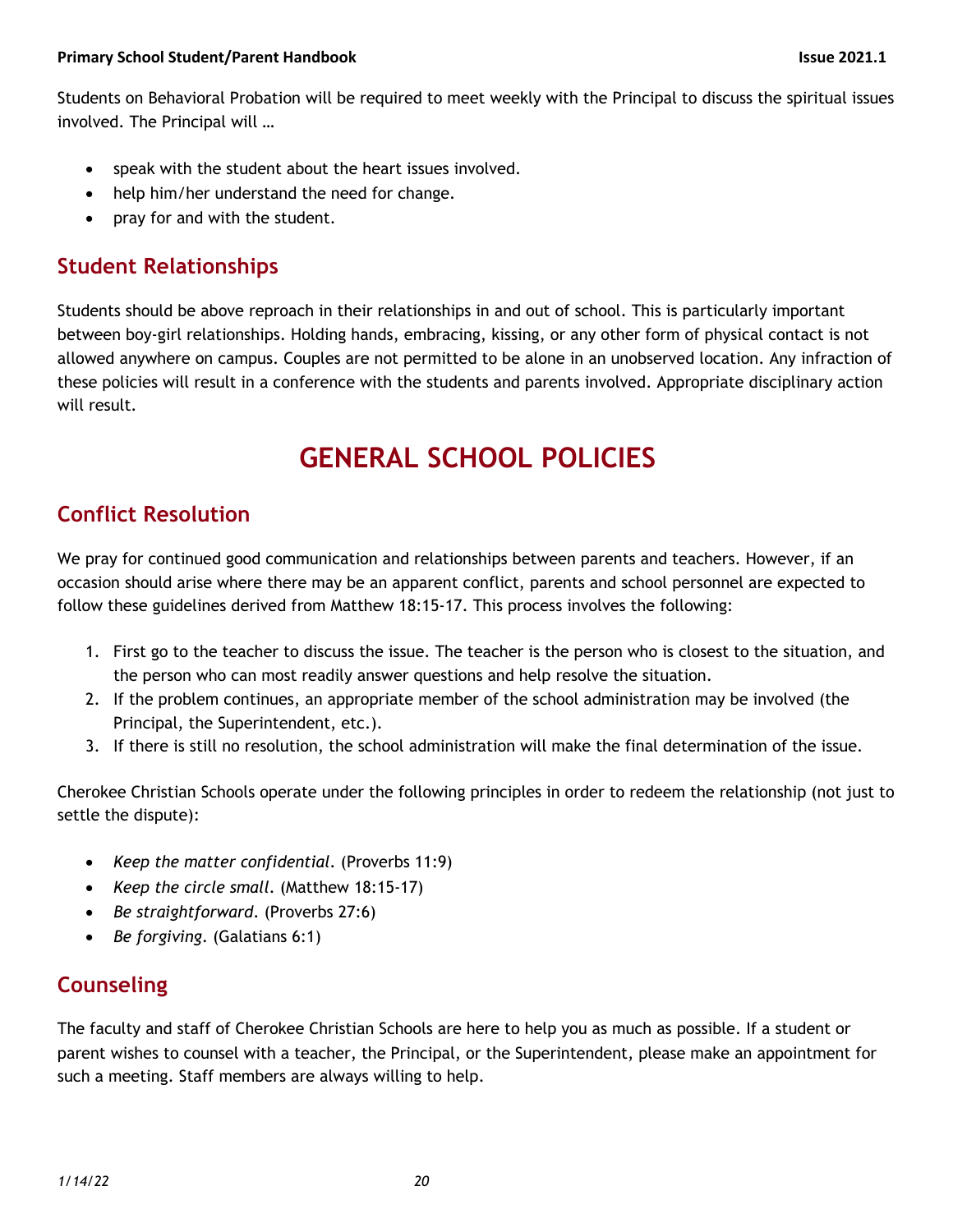## **Leaving School and Class**

Any student who wishes to be dismissed from class for any reason must receive permission from the teacher. Parents who wish to take their child out of class must sign them out in the front office. Office personnel will then call the teacher to have the student released.

Students will not be allowed to leave the school grounds without parent approval and without an adult escort.

#### **Student Pictures**

Individual student pictures are taken in the fall of each school year. Pictures are used to update student records, create student ID cards, and are sold to families in predefined packages. A retake session will be scheduled for the fall pictures. In the spring, the Primary school takes class pictures that are also available for purchase. No retakes are offered in the spring.

# **STUDENT SUPPLIES**

### **Book Use Policy**

Books designated as consumable materials are the property of the student. All hardback books (except for the Primary student Bible) and many soft cover books are designated as rental books and are to be turned in at the end of the school year. Damage beyond normal use, or lost books, will result in the assessment of a fee to replace the book.

### **Supplies**

Parents will provide some of the basic supplies needed for their students. The supply lists for each grade level can be found at https://www.cherokeechristian.org/parents/forms-policies/.

# **ACADEMIC POLICIES**

### **Biblical Instruction**

Our purpose in all that we teach is to ultimately lead a student into a growing relationship with Jesus Christ, being prepared to serve Him in the community with a mind that has a Biblical world and life view. There are five means of accomplishing that goal:

- The use of a Bible curriculum that thoroughly reviews the Old and New Testaments and teaches an understanding of God's character, commandments, and how He deals with His people with Truth and Grace.
- Memorization of Scripture that tracks along with the particular part of the Bible that is being studied. This is the way that we pray the students will "hide God's Word in their hearts", later to be brought to mind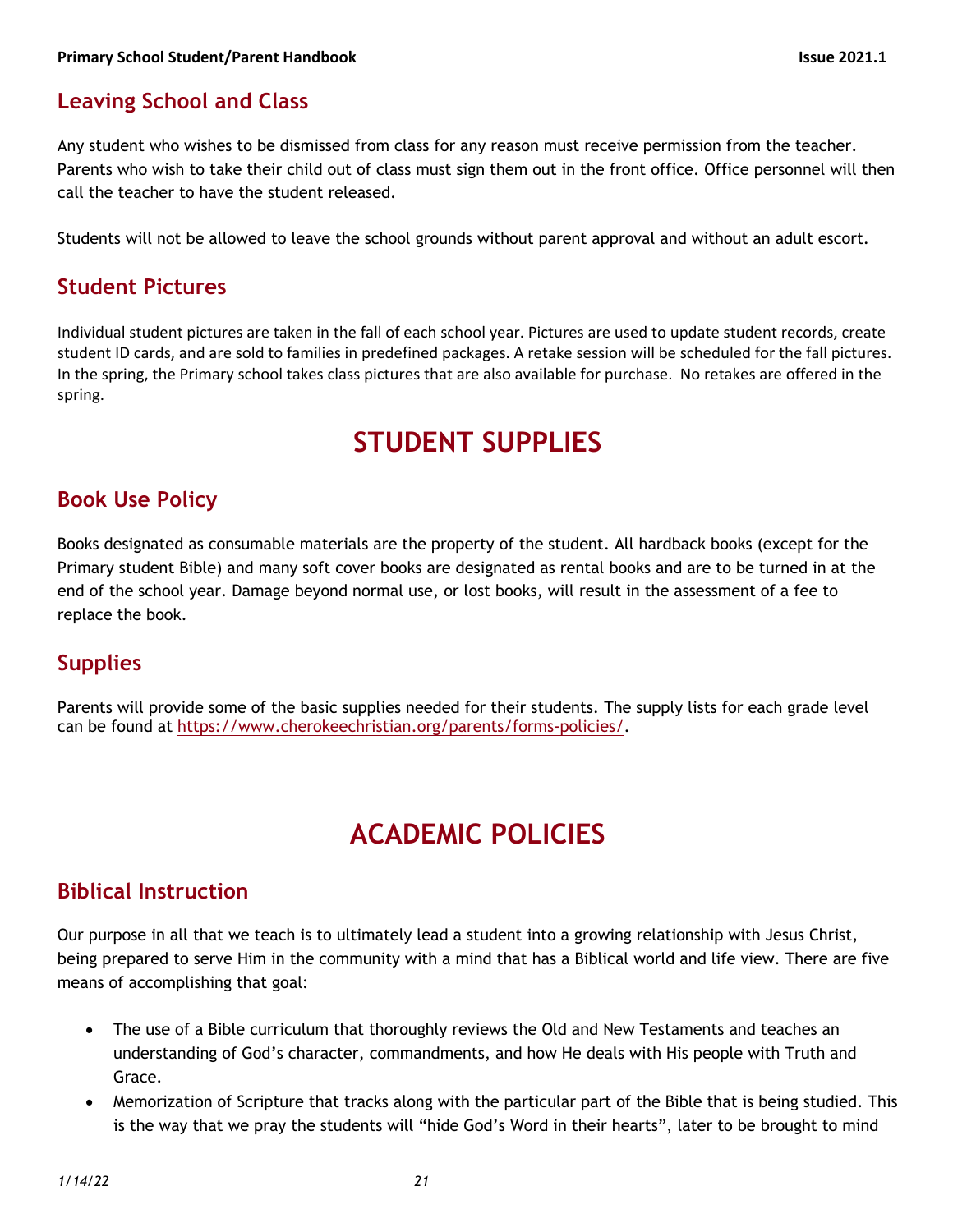by the Holy Spirit in order to live faithfully to God. CCS uses the NIV translation for memorization in grades K-4.

- Memorization of a set of questions and answers, termed the "Building Blocks of the Faith," which systematically teaches sound doctrine. This was the primary way that parents, schools and churches taught their children the faith in the early years of the Protestant churches. CCS uses 139 questions divided into grade groups of 15-20 questions each which are completed in 6th grade.
- Observation of the living curriculum *the teachers*. Our teachers model Christ to the students on a daily basis. We ensure that our teachers are of great Christian character so the students can see that the Christian life is not just a duty and responsibility but a love and joy!
- Weekly Chapel. See below under "Chapel and Devotions."

 The New International Version of the Bible is used for students in grades K-4. The English Standard Version (ESV) of the Bible is used for students in grades 5-6. Student Bibles are issued to all new Primary students. Returning students are expected to bring their student Bible back to school each year. Parents who wish to purchase a replacement Bible may do so from the school office.

# **Book and Literature Selection**

#### **Principles of Selection**

- Parents are ultimately responsible to the Lord for determining what their students do and do not read.
- Teachers are responsible to the Lord and to parents and their students for the materials they select for use in reaching the goals and objectives of the school's curriculum but must have freedom to use their mature Christian judgment within the guidelines of this document.
- The search for useful books includes those books written by persons who are not Christian, or who write things that may be judged to be false when tested with the touchstone of God's Word. Our use of such books is based on the following assumptions:
	- $\circ$  God in His grace reveals truth to all men, Christian and non-Christian, through general revelation. Thus, a non-Christian author may have much truth to share with the reader, whether that reader is a Christian or not.
	- $\circ$  One of the goals of a Christian Education is to prepare students to be discerning observers and participants in their culture. This can be achieved by a careful analysis of selected products of the culture, including films, books, speeches, events, and people.
- All materials selected for use in the library or the classrooms must meet a majority of the criteria implied in the following questions:
	- o **Appropriateness** Is the work appropriate to the general objectives of the curriculum? Is the work appropriate to the specific objectives of the unit or section under study? Is the work appropriate to the mental, emotional, and spiritual level of maturity, interests, and needs of the reader?
	- o **Potentiality** Does the work have the potential of engaging and exercising the reader's power of imagination? Does the work have the potential of providing the reader with a significant and/or enjoyable experience? Does the work have the potential of leading the reader to a greater understanding of his/her culture and society? Does the work have the potential of leading the reader to reinforce familiar and/or discover new aspects of truth? Does the work have the potential of providing the reader with a significant occasion for exercising and/or redefining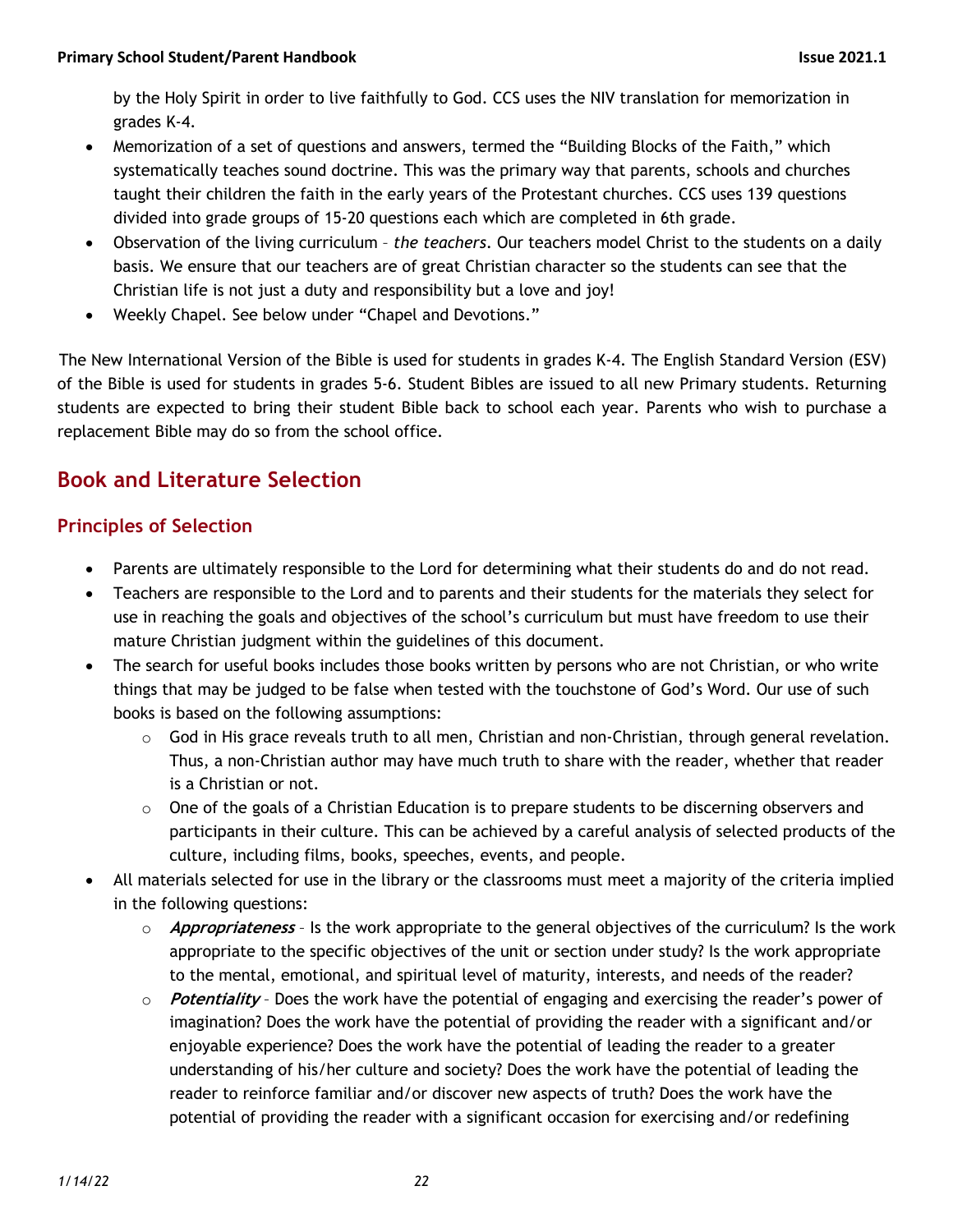his/her Christian faith and commitment? Does the work have the potential of sharpening the reader's sensitivity and increasing his/her concern and compassion for man's social, moral, and spiritual predicament and needs?

o **Worth** – Does the work achieve a fusion of technical excellence and moral power? Does the moral and/or social significance of the work exceed in value the possible offensiveness of any of its parts? Does the work as a whole achieve a moral impact, and does it reflect an honest penetrating view of human life that is valid in its perception and non-didactic in its stance?

#### **Selection Policy for CCS Media Center**

The Media Center staff attempts to select books that support the curriculum and contain appropriate language and content that captures the interest of the students while adhering to the CCS philosophy of education.

Sources for selection include, but are not limited to, the following:

- Teacher Recommendations
- School Library Journal
- ALA Booklist
- Horn Book Guide
- Award Winners, i.e. Caldecott, Newbery, etc.
- Titles Supported by Accelerated Reader Program
- Mackin Compendium Titles (Compendium is a professionally compiled collection of the most recent, highly reviewed PK-12 titles.

In the event we conclude the content of certain books to be more appropriate for older students, the titles are labeled as such, i.e. Grades 5, 6. However, students of any grade level may check out the aforementioned books with written parental permission. In addition, a parent may request in writing that certain titles be restricted from check out by his/her children. The Media Center staff will flag the student account accordingly and honor the parent request.

#### **Parental Questions or Concerns**

Questions or concerns about any book should be directed to the teacher or other person who is responsible for the selection and/or use of the book. If the questions cannot be resolved by a conference, the issue will be referred to the Principal.

# **Textbook Selection**

The textbooks used at Cherokee Christian Schools are chosen carefully from various publishers, based on quality, content, and results.

Cherokee Christian Schools have a strong academic emphasis. We do not believe that development of spiritual character, as important as it is, is a substitute for academic excellence. When proper emphasis is given to character development, we believe that academic performance goes hand in hand. Therefore, in striving for the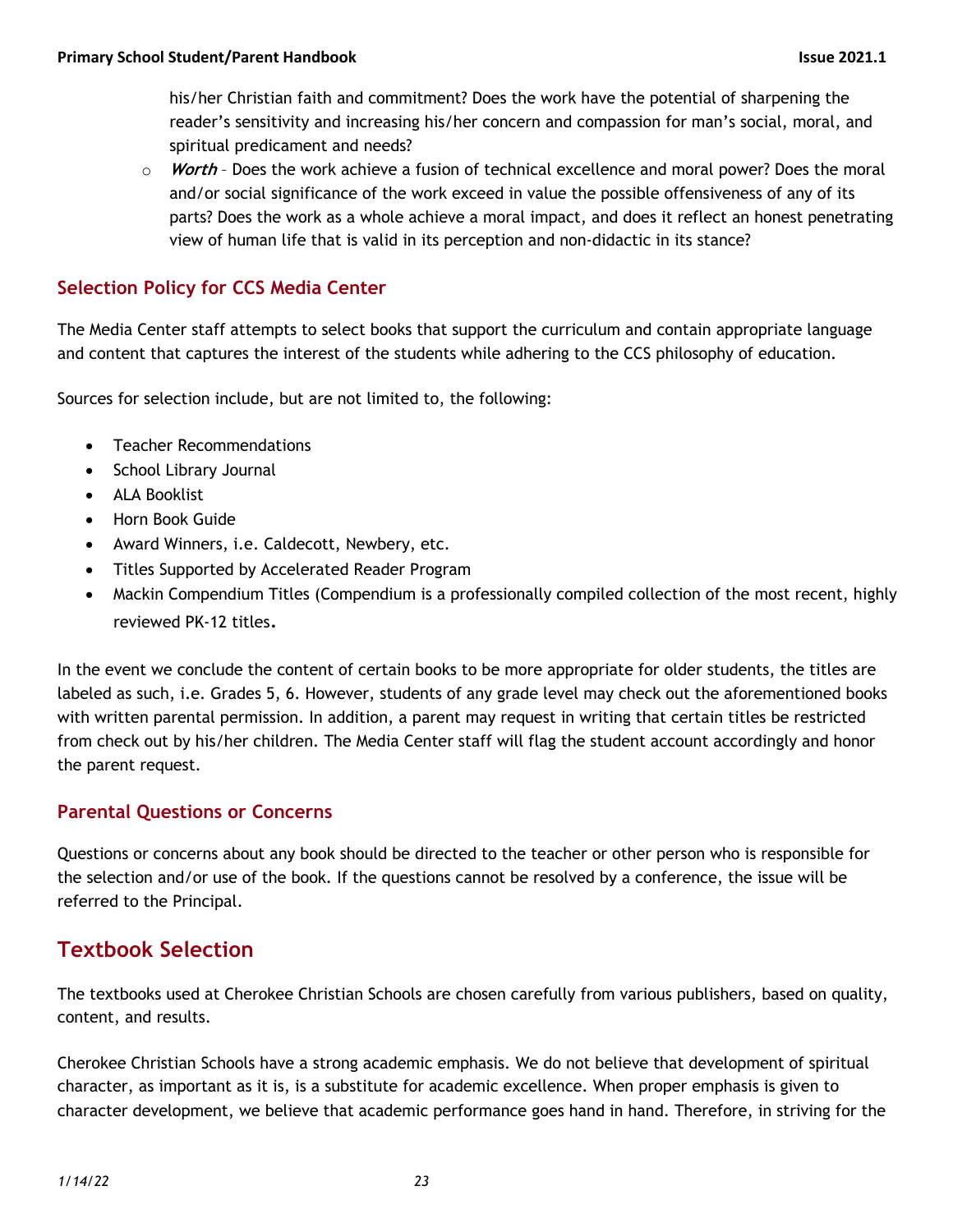#### **Primary School Student/Parent Handbook Issue 2021.1**

former, we see results in the latter. Though we will maintain a high standard of academic achievement, we recognize that all students have been given different gifts and talents. We will provide instruction for those needing special attention in certain subjects, to the degree that we can adequately meet their needs. Though we believe the quality of the faculty is more important than the size of the class, we will keep a teacher-pupil ratio in relation to our philosophy.

Cherokee Christian Schools also stand unashamedly upon the Scriptures of the Old and New Testaments as the inspired and inerrant Word of God. This Word of God is the foundation for all our activities, including our curriculum design. As the "light to our path," study of the Scriptures in *Bible* class is of utmost importance. Reading is vital, and we teach reading by the phonics method. Handwriting is taught, to insure legible, neat work. Language study emphasizes that students must learn and use proper rules of grammar, in order to be able to communicate their thoughts effectively. Mathematics is taught in order that the students may understand more of God's orderly world. Science (which is openly 6-day, creationist) teaches students to analyze and appreciate God's creation. *History* presents our society and the institutions in it as the work of God and as under His control*. Physical Education and Health* are taught so students can learn to Glorify God with their bodies. *Fine Arts* are taught so that students can explore their creative talents and use them for the glory of God. *Technology* classes are taught so that students can effectively impact our modern world for Christ.

## **Grading**

Students will be evaluated by the teacher and a report will be sent to parents at the end of each grading period concerning their child's competency and performance. Final report cards will be mailed home the week after school is out. Grade information is also available via the internet through the school's eLearning system. Parents will receive an individual login account upon enrollment to access the system. As grades will be immediately available to students/parents, no mid-term progress reports will be issued. See below under "Schoology and PowerSchool" for more information. Numeric grades are rounded to the nearest whole number in eLearning, on report cards, and on transcripts.

All grades for Kindergarten, Special Subjects (Art, Music, PE and Tech Lab), Conduct and Work Study, Handwriting (K-3<sup>rd</sup>), History (K-2<sup>nd</sup>), and Science (K-2<sup>nd</sup>) will follow this grading scale:

| Grade        | <b>Definition</b>        | ℅              |
|--------------|--------------------------|----------------|
| E            | <b>Excellent</b>         | $90\% - 100\%$ |
| G            | Good                     | $80\% - 89\%$  |
| $\mathsf{N}$ | <b>Needs Improvement</b> | 70% - 79%      |
|              | Unsatisfactory           | Below 70%      |

All other subjects and grade levels, will use this letter grading system:

| Grade | <b>Definition</b> | %              | <b>GPA</b> |
|-------|-------------------|----------------|------------|
| A+    | Superior          | $99\% - 100\%$ | 4.33       |
| A     | Outstanding       | $92\% - 98\%$  | 4.00       |
| А-    | Excellent         | $90\% - 91\%$  | 3.67       |
| $B+$  | Above Average     | $88% - 89%$    | 3.33       |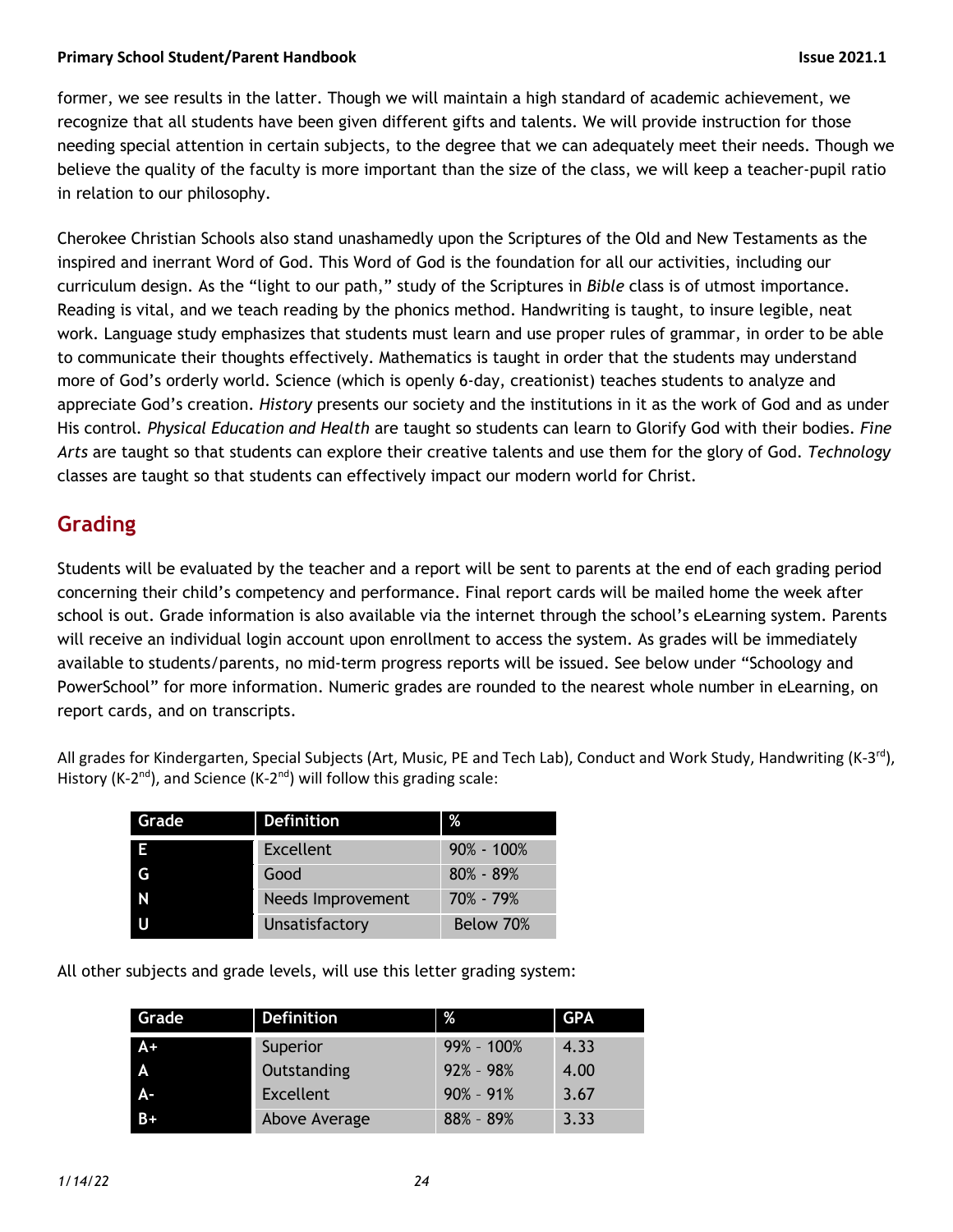#### **Primary School Student/Parent Handbook Issue 2021.1**

| B              |                      | $82\% - 87\%$ | 3.00 |
|----------------|----------------------|---------------|------|
| $B -$          |                      | $80\% - 81\%$ | 2.67 |
| $C+$           |                      | 78% - 79%     | 2.33 |
| $\overline{C}$ | Average              | $72\% - 77\%$ | 2.00 |
| $C -$          |                      | $70\% - 71\%$ | 1.67 |
| $D+$           |                      | $68 - 69%$    | 1.33 |
| D              | <b>Below Average</b> | 67%           | 1.00 |
| D-             |                      | $65\% - 66\%$ | 0.67 |
| F              | Unsatisfactory       | Below 65%     | 0.00 |

Evaluation is a necessary part of life. God constantly evaluates our work. Among men, superiors evaluate those under them. In the context of education, evaluation has several purposes:

- It acts as an incentive against our sinful nature to be lazy.
- It is a measure of how much material has been mastered.
- It is a measure of the effectiveness of the teacher in communicating the material.

### **Homework**

#### **Philosophy**

Cherokee Christian Schools strive to reach a reasonable balance between class work and homework. On the one hand, we know that our role is one of assisting parents, and so we do not desire to jeopardize family time. On the other hand, our desire for academic excellence means that a certain amount of homework is inevitable. In order to maintain high academic standards, students will simply have to spend more time on studies than is available in class. This becomes increasingly the case as the students move from Primary school to Secondary school.

#### **Daily Assignments**

Generally, daily homework is reduced on Wednesdays and Fridays. This is to avoid forcing the students to study on the Lord's Day or interfering with Wednesday night church activities. However, exceptions are made for math due to the repetitive practice necessary for mastery.

Primary school teachers post daily homework assignments in Schoology. The Schoology system provides parents with a method to verify the student's use of the planner. Parents and/or students should check Schoology on a daily basis.

#### **Recommendations**

Parents can help with homework in these ways:

- Check to see if your child has homework each night. Check the student planner and check the Schoology site.
- Provide a quiet, well-lit location for homework, free from distractions.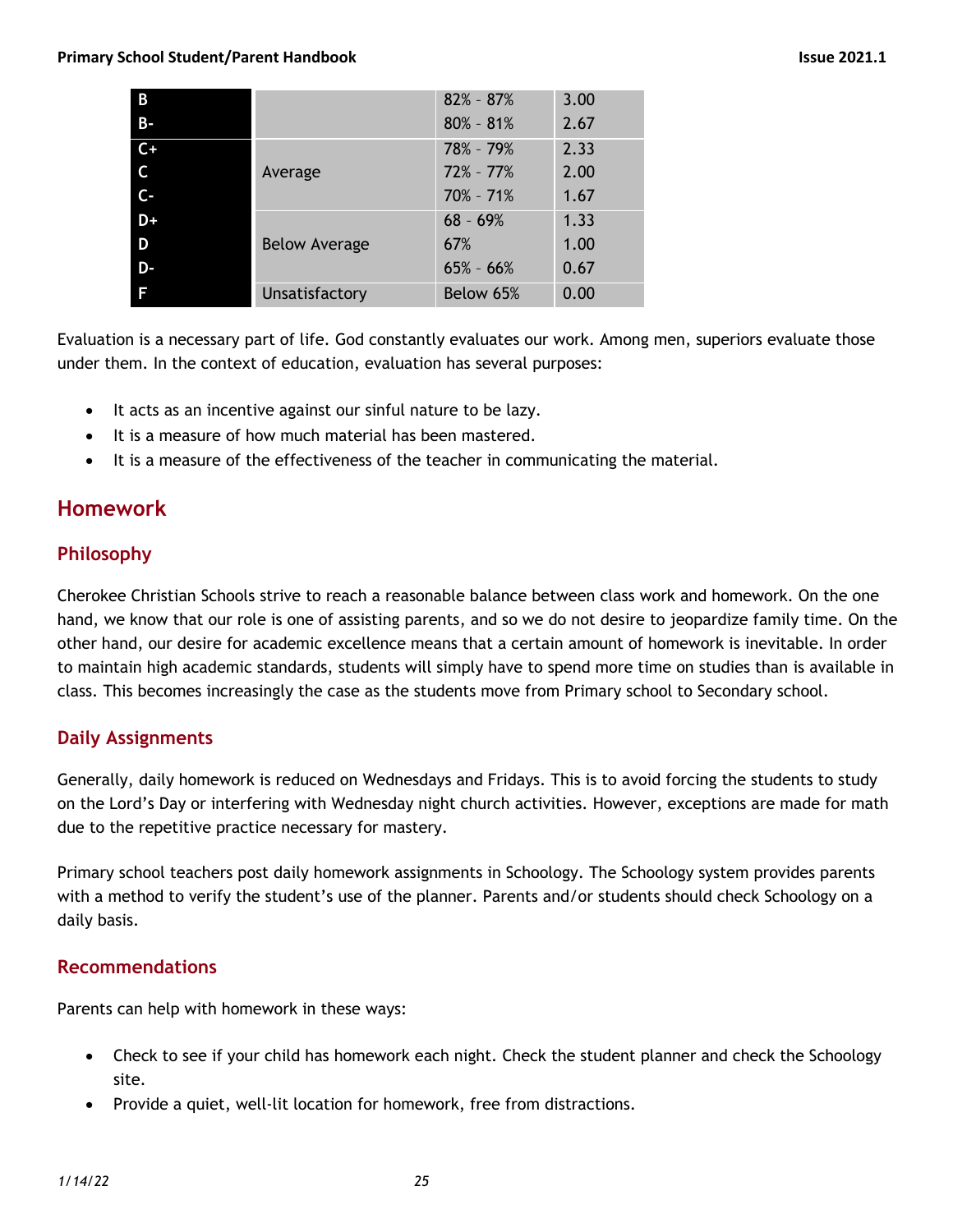- The hours reserved for study should be planned, written out, and observed as rigidly as possible to be effective.
- Be sure all necessary tools and materials for work are available, including paper, pen or pencil, rulers, books, compasses, protractors, crayons, and other helps.
- Plan for regular 5-minute breaks in the study time to do something stimulating every 30 to 60 minutes.
- Emphasize learning and appreciation, not marks or grades. Reading and studying are as important as written assignments.
- Go over the child's homework after he/she has done it and help him/her to correct mistakes.
- If you think the homework load is excessive, please contact the teacher.
- If something unforeseen arises, and your child is not able to finish his/her homework, send a signed note explaining the situation to the teacher the next day. This may or may not be excused, at the discretion of the teacher.

### **Honor Roll**

An Honor Roll is compiled at the end of the 1st, 2nd, and 3rd quarters to recognize those students who have achieved high academic standards. The CCA Honor Roll consists of two lists as follows:

| Principal's all A List   | All A's         |
|--------------------------|-----------------|
| Principal's all A/B List | All A's and B's |

Students will receive an Honor Roll certificate signed by the school Principal.

Note:  $4<sup>th</sup>$  Quarter certificates are not issued due to the end-of-year awards given for academic excellence.

# **Library**

The library is very important to a good education and is there to be used. A complete education cannot be obtained today unless one utilizes a wide variety of books and other printed and electronic materials. The libraries' catalog is available online through our Destiny Library System. The Library's home page is located at https://cherokeechristian.follettdestiny.com. Library policies are as follows:

- Checkout Policy: Students may checkout 1 book during any two-week period (exceptions made for special assignments and book reports). Students will only be allowed to visit the library once per day. Students' Books must be returned within two weeks.
- Overdue Books: Overdue books will be assessed a fine of \$0.10 per day per book (weekends excluded). Fines will accrue over Thanksgiving and Christmas holidays and other breaks. Fines will continue to accrue until book is returned. Overdue books and accrued fines are listed on the student's library account that is accessed from the Media Center Home Page.
- Overdue and fine notices will be emailed to parents weekly.
- Students will not be able to checkout further books until all overdue books are returned and all fines are paid.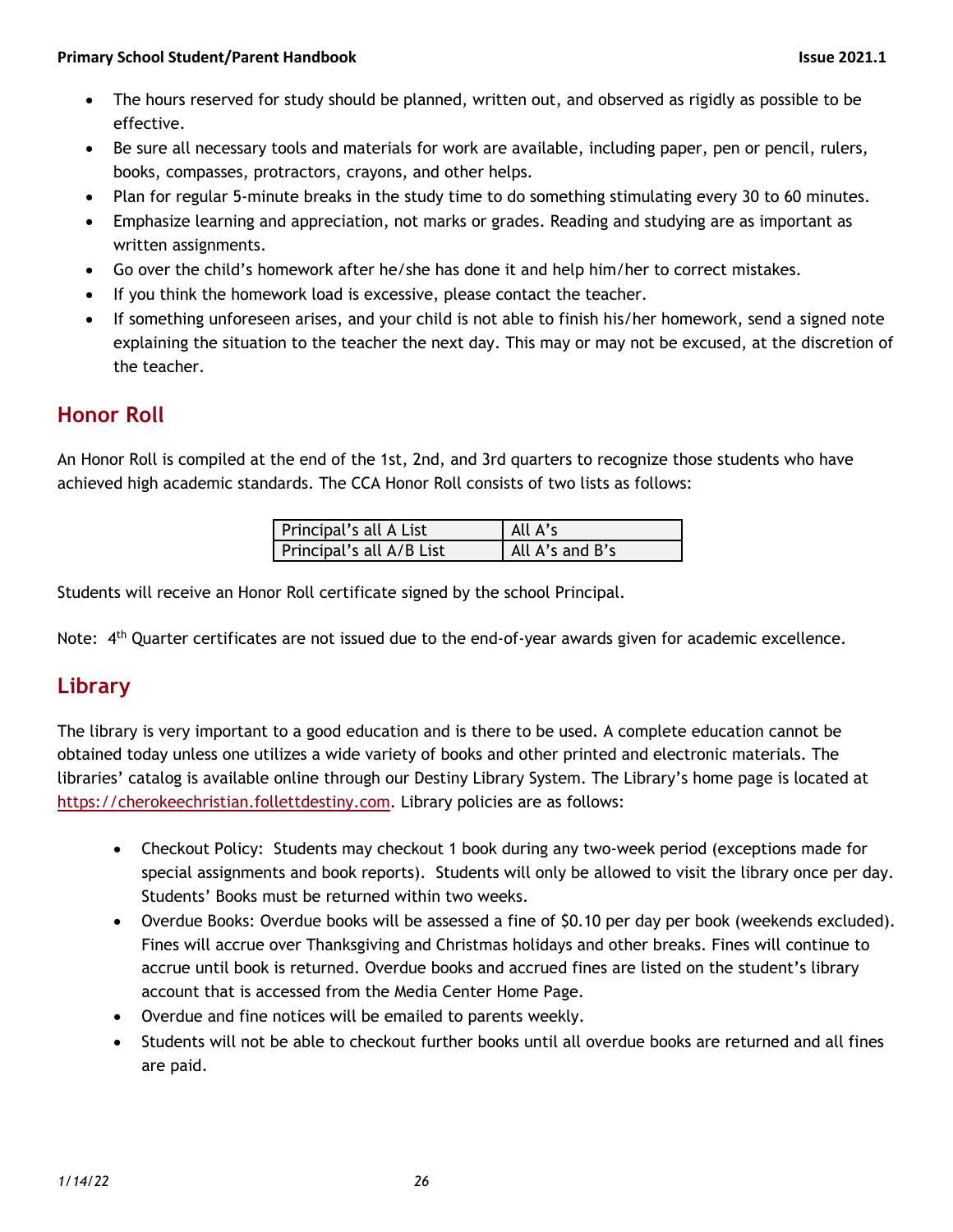• Lost or Damaged Books: Minimum charge is \$10. All books will be ordered via the internet by the Librarian. Responsible parties will be charged "Book Replacement Cost" plus shipping (if applicable). Do not try to repair books yourself. Our librarians use special products to repair books.

NOTE: Final report cards, transcripts or other school records will not be released until all outstanding library fines, overdue books and/or lost or damaged fees are resolved.

## **Physical Education**

Physical education classes are conducted two times weekly for Primary school students.

Students in K-5 will wear regular school clothing for physical education, If girls wear jumpers, they must wear shorts as well for the sake of modesty. Students in  $6<sup>th</sup>$  grade will dress out for PE referring to the uniform guidelines found here.

All students will participate in PE unless they have a written excuse from home for medical reasons. Students are not excused from PE simply because they say they don't "feel good," because they are sore, or because it is cold. Be sure and dress your children warmly in cold weather, as they may go outside unless the temperature is below freezing.

# **Promotion**

In kindergarten through sixth grade, students will be promoted to the next grade level if, in the judgment of the school, they will be able to handle the work and have reached the maturity level expected for the next grade. Parents who believe their child is unready for promotion may request that the child repeat the grade level. This will require administrative approval.

# **Testing Program**

In addition to tests in courses, semester exams, etc., students will participate in other school-wide tests. Even though we attempt to teach more than standardized tests can measure (i.e., a world and life view, attitudes, etc.) and even though we recognize the limitations of standardized tests, we believe that the proper analysis of such tests can serve to benefit the student. We administer the Stanford Achievement Test Series to all students  $(K-6<sup>th</sup>)$  in April.

### **Transcripts**

**Unofficial Transcripts:** Parents may request unofficial copies of their student's transcripts from the school office. Please allow at least 24 hours to process the request.

**Official Transcripts:** All requests for Official Transcripts must come directly from another school.

The school may withhold sending transcripts if the family has unpaid financial obligations to the school.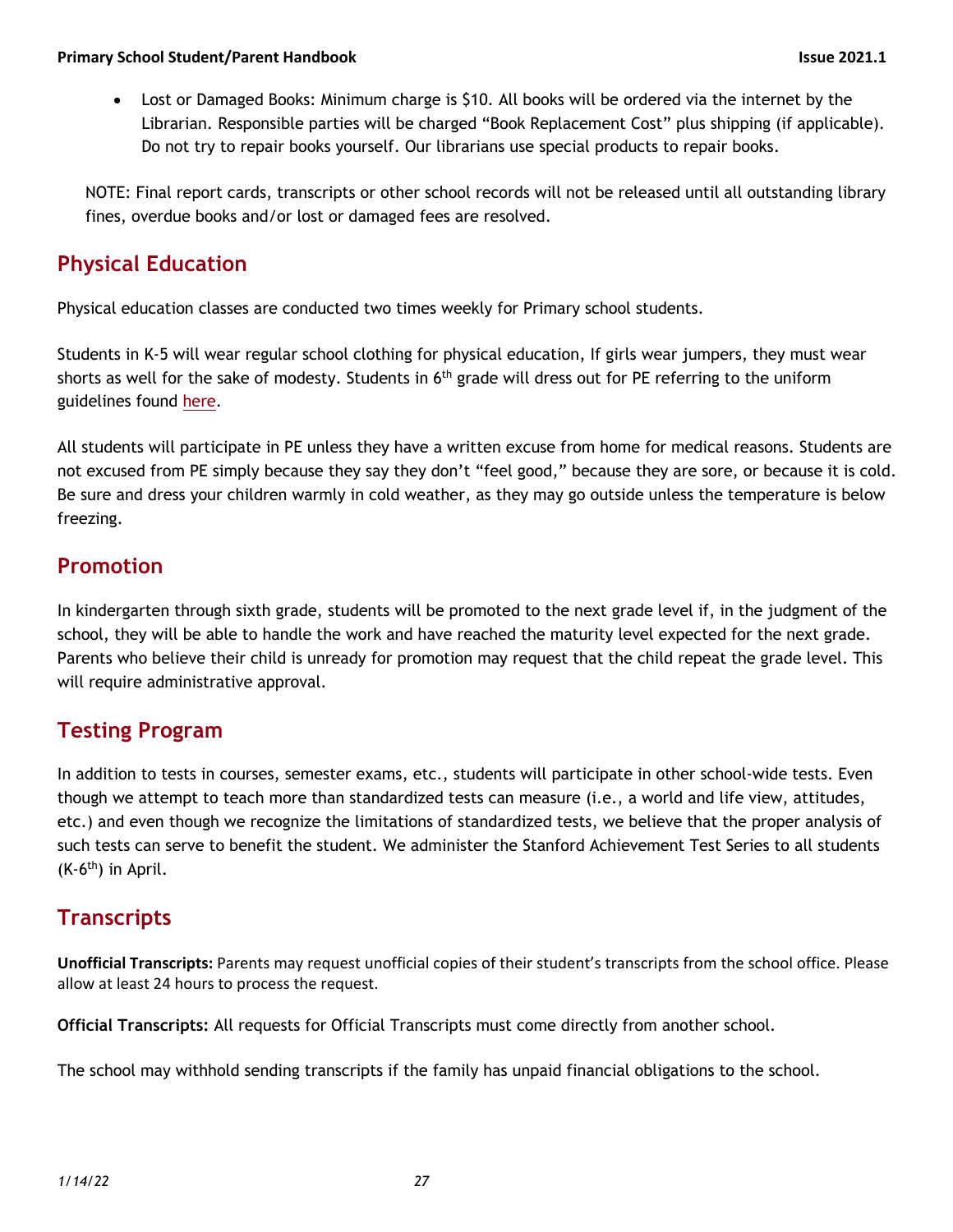## **Tutors**

CCS has a formal tutoring service called *Focal Point,* which provides qualified tutoring that is cost effective and is better aligned with our curriculum. For more information about Focal Point, including contact information, please see http://www.cherokeechristian.org/academics/focal-point/.

# **TECHNOLOGY**

# **Computers, Electronic Devices**

#### **Overview**

Cherokee Christian Schools provide Information Technology (IT) tools for the benefit of its staff, students, and guests. Students are responsible for good behavior on school computer networks just as they are in a classroom or a school hallway. Communications on the network are often public in nature. General school rules for behavior and communications apply. Put simply, access to network services and support of those services will be provided to students who agree to act in a considerate manner.

These IT tools are to be used primarily to support teaching and learning, in accordance with the policies and guidelines contained in the "Acceptable Use Policy" (AUP), which addresses acceptable and unacceptable ways in which the students in our community may use our IT tools, and it addresses specific user responsibilities, rights, and expectations. This Handbook contains only a summary of that policy; parents and students should refer to the AUP for more detail.

However, given the rapidly changing nature of IT systems and services, the policies defined in the AUP cannot cover every possible situation. Therefore, in addition to the specific acceptable and unacceptable uses presented, the AUP provides general principles that shall direct the use of the school's IT tools. Students and adults are expected to use good judgment when working in gray areas not covered explicitly by the rules.

Adherence to this policy shall be the joint responsibility of the students, parents, and employees of Cherokee Christian Schools. Before an IT tools account will be assigned, a student must submit the AUP signed by the student and the student's parent or guardian.

#### **Primary School**

In the Primary school no electronic devices are allowed. This includes but is not limited to: cell/smart phones, Smart watches, MP3 Players, electronic games, tablets, eReaders and laptop computers. If any of the above items are found on school premises, the school will confiscate the item and return it to the parents at the end of the day.

If you believe you have a special circumstance that warrants an exception to this policy, please email the Primary School Principal, directly. There is a process we go through to document and evaluate parent requests. Otherwise, your student needs to refrain from bringing his/her phone to school.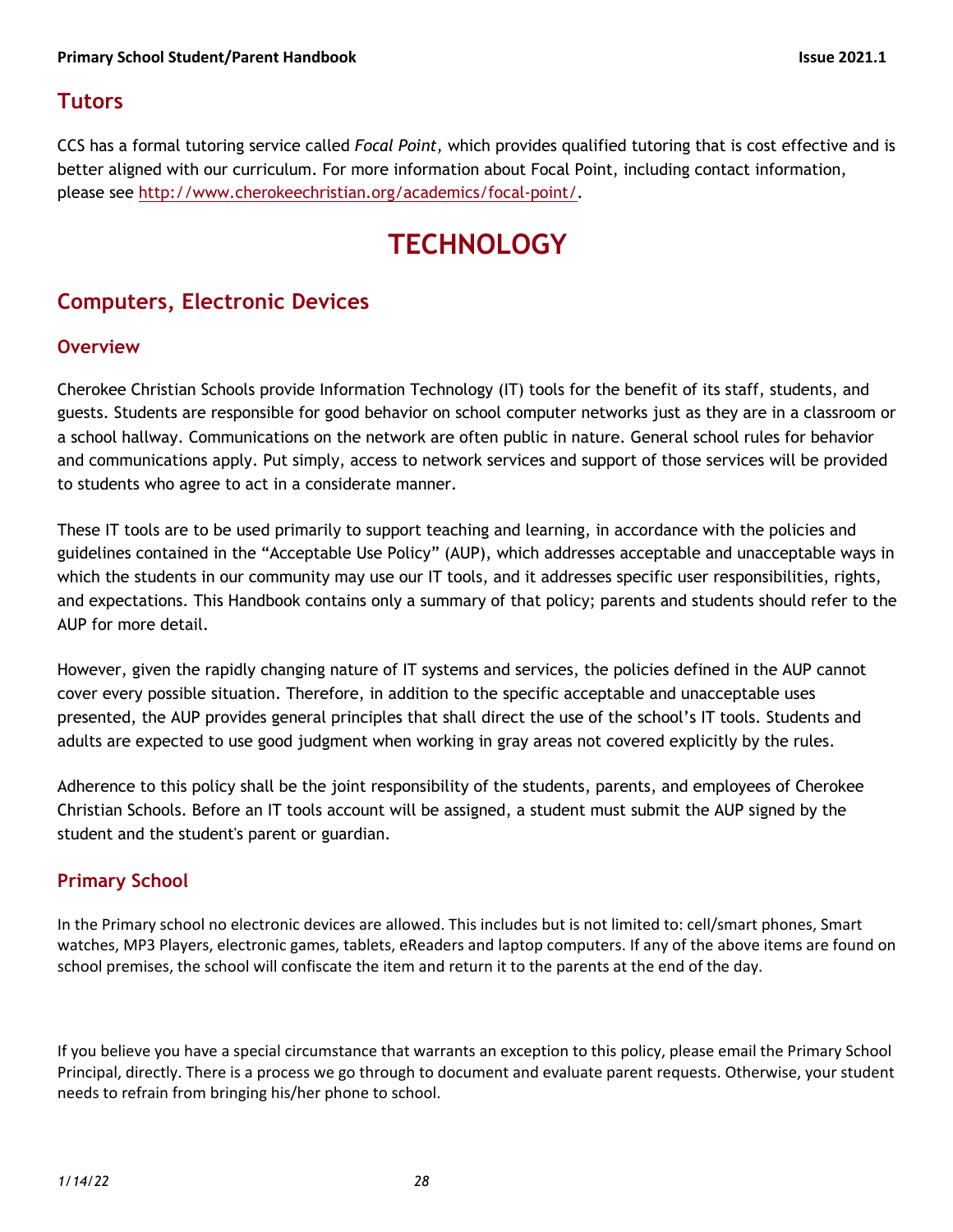#### **Usage Guidelines for the Internet**

Access to the Internet allows students to reach out to many other people, to share information, learn concepts and research subjects. With this educational opportunity comes responsibility. Cherokee Christian Schools view access to the Internet as a privilege and not a right. As such, inherent with this privilege, are responsibilities with which the school expects full and complete compliance. Breach of these responsibilities may result in loss of complete access privileges. The school has the right to review any material stored on its network and to edit or remove such material as well as to monitor all network activity.

Cherokee Christian Schools screens undesirable material from internet web sites and resources. However, regardless of safety measures employed by the school, the ultimate responsibility for avoiding inappropriate material resides with the student.

Inasmuch as there is material available on the Internet that could potentially be harmful and/or offensive, the AUP must be signed by student and parent and returned to the school prior to any student's access to the Internet.

#### **Rules for Use of the Internet**

The following rules for Internet usage will be enforced:

- Internet access is provided to students for educational purposes. Private usage should be arranged elsewhere.
- Students should focus on the task at hand to avoid wasting time and other resources by becoming distracted by the wide variety of materials available.
- Students must avoid inappropriate content, especially materials that are illegal, dangerous, or offensive including those that may be racially offensive, or gender biased.
- Students should also report to teachers any offensive content or abusive behavior directed at them.
- Students should not reveal personal information about themselves or others including addresses, telephone numbers, and credit card numbers.
- Students should respect the privacy of others.
- Appropriate consequences such as withdrawal of computer privileges will arise from inappropriate usage of the Internet.
- The school-assigned email account is only for internal use among students and teachers and is used for internal communications.

See the AUP for complete information on acceptable and unacceptable use of the internet.

### **Schoology and PowerSchool**

CCS uses two secure web services for student information. These are accessible 24 hours a day, seven days a week, from any computer with internet access. Access to the services is via a link on our website (Parent Tools). Parents will be assigned login credentials and access instructions before the first day of classes.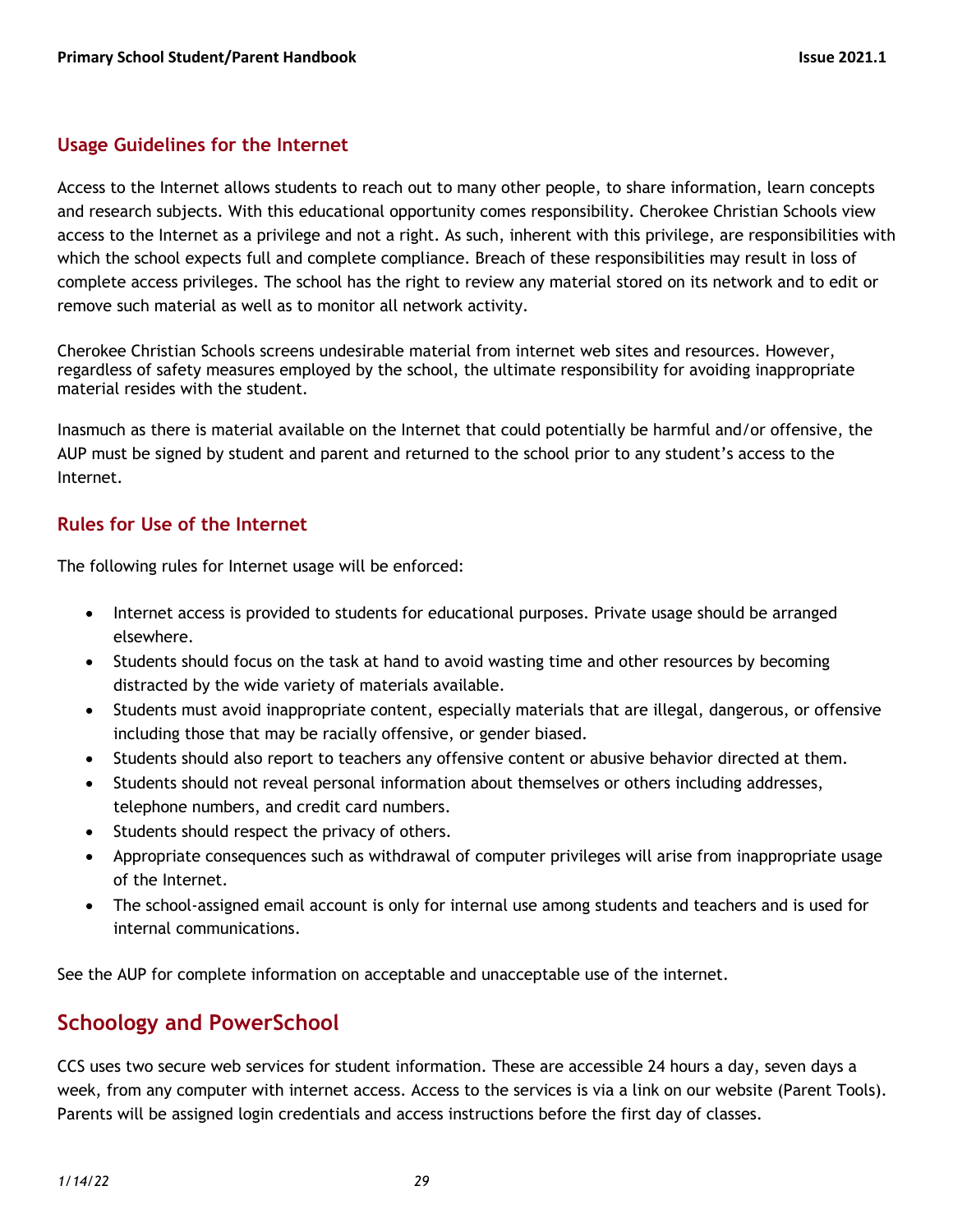Schoology provides information on all student grades and assignments. Teachers use this to post class information, upcoming assignments, class documents, and graded work.

The PowerSchool portal is used for student and parent information (such as address and phone), as well as historical grades and transcripts. Student attendance is also tracked in PowerSchool.

# **School Web Site**

The CCS web site at http://www.cherokeechristian.org is the main source of information and communication for students, parents, alumni, and the community at large. It provides links to all school resources and allows parents to pay for various fees, events, and products via the school online store. The CCS web site, and its linked resources (Schoology, PowerSchool, etc.) are the best way for parents to keep up with the myriad of activities, programs, and general information necessary for active participation in the life of the school. Frequent visits to the site are critical as we partner with you in the education of your child.

# **STUDENT ACTIVITIES**

# **Birthday Celebrations**

Birthday celebrations may be conducted during the lunch period for the birthday student. Parents may bring individual cupcakes or cookies for the class on the day of their child's birthday. These treats will be distributed to the class after they have eaten lunch or at a different time determined by the teacher to celebrate the child's birthday. Children whose birthdays fall on a non-school day may celebrate during lunch on the next school day. Teachers will arrange specific lunch times to celebrate summer time birthdays. Please coordinate directly with your student's teacher to ensure scheduling and avoid overlap. Sweets should be limited to one cookie or cupcake per child.

# **Chapel and Devotions**

The school conducts chapel weekly. The other days of the week are started by a short homeroom/classroom devotion. These devotional times are important for the students, as they draw near to God at the beginning of the day. Parents must ensure that their student(s) arrive on time. Students arriving late miss valuable worship/devotional time and disrupt the other students as they focus on the Lord.

# **Eating**

Each full-time student is expected to bring a sack lunch daily or purchase a lunch from the school. We encourage parents to give the child a wholesome variety of foods in his/her lunchbox and plan so that he/she will receive the necessary diet for proper growth. There will be a snack break in the mid-morning for Primary grade students. Please pack younger children's snacks and lunches so that they can manage without the teacher's help.

Hot lunches are available Monday through Friday. Parents must order hot lunches through Schoolhouse Fare.